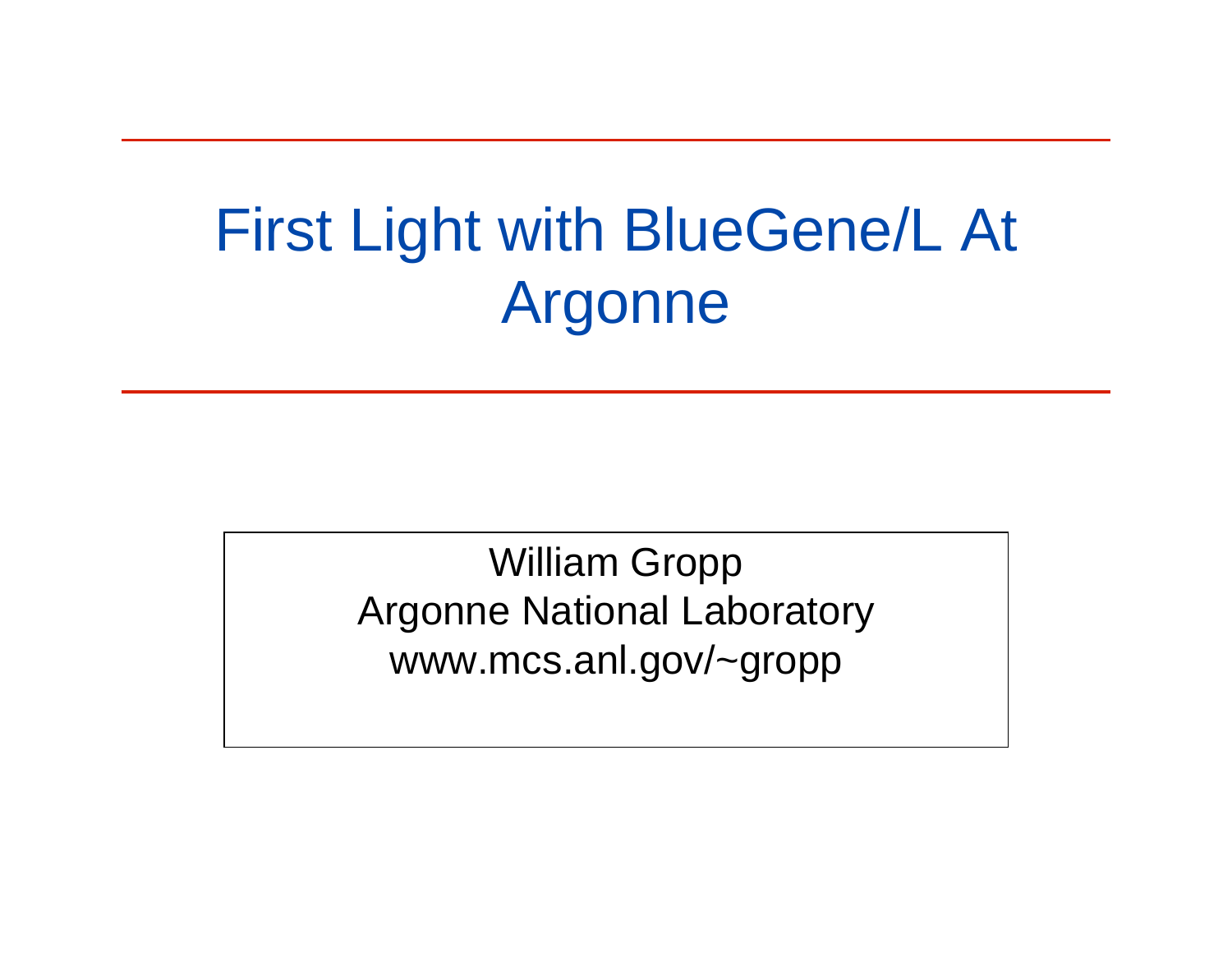## BlueGene/L

- What it is
- Scalability Research on BlueGene/L
- Current Status
- BlueGene Consortium

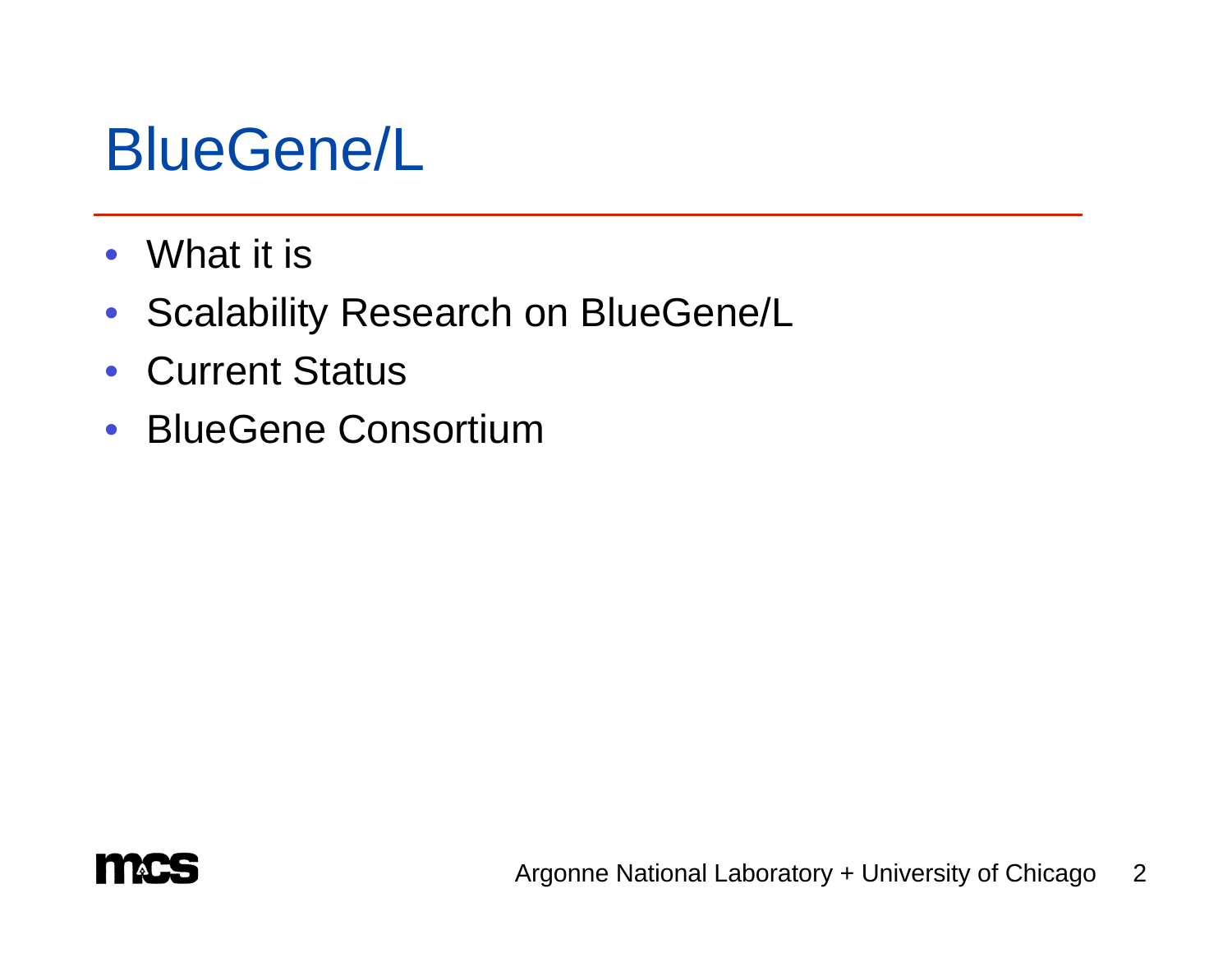# What is BlueGene/L?

- $\bullet$ It is *not* a cluster
- $\bullet$ Uses a modified commodity processor
- $\bullet$ Trades clock rate for power consumption
- • A sort of second generation system
	- •Many technologies developed as part of the QCDOC (Quantum ChromoDynamics On a Chip) project
- $\bullet$  5.6 TF in a single rack (!)
	- •Twice the size of the Apollo workstation I had in 1982 – and 100,000,000 times as fast
- $\bullet$  High-performance (but proprietary) networks
	- Torus for aggregate bandwidth (e.g., neighbor exchanges)
	- •Tree for collective communication (e.g., broadcast, allreduce)
	- •Gigabit Ethernet, JTAG, Barrier
- $\bullet$  Heavily exploits existing proprietary and open source software
	- IBM XL family of compilers
	- Linux, K42, GPFS
	- •MPICH<sub>2</sub>
- $\bullet$  Installations on 3 continents
	- •Get your orders in now!
	- •Special 128 node starter system available through the BG Consortium (more later)

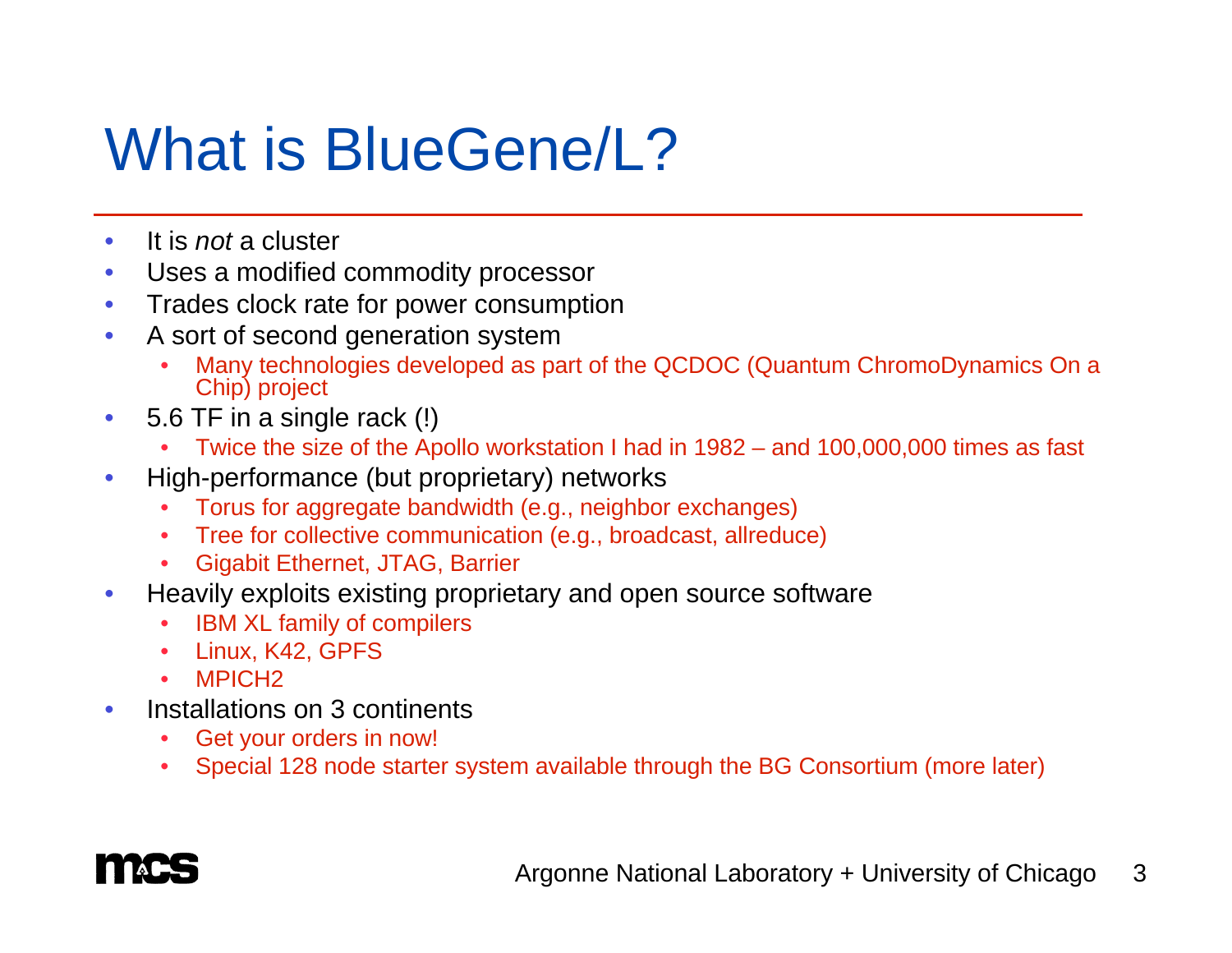## Worlds Fastest Computer (Nov 2004)

- 1. IBM/DOE United States/2004*BlueGene/L beta-System* **BlueGene/L DD2 beta-System (0.7 GHz PowerPC 440)** / 32768 IBM 70720GF (91750 peak)
- 2. NASA/Ames Research Center/NAS United States/2004*Columbia* **SGI Altix 1.5 GHz, Voltaire Infiniband** / 10160 SGI 51870GF (60960 peak)
- 3. The Earth Simulator Center Japan/2002 **Earth-Simulator** / 5120 NEC 35860GF (40960 peak)
- 4. Barcelona Supercomputer Center Spain/2004 *MareNostrum* **eServer BladeCenter JS20 (PowerPC970 2.2 GHz), Myrinet** / 3564 IBM 20530GF (31363 peak)
- 5. Lawrence Livermore National Laboratory United States/2004*Thunder* **Intel Itanium2 Tiger4 1.4GHz - Quadrics** / 4096 California Digital Corporation 19940GF (22938 peak)
- $\bullet$ • And this for a  $\frac{1}{4}$  size system!

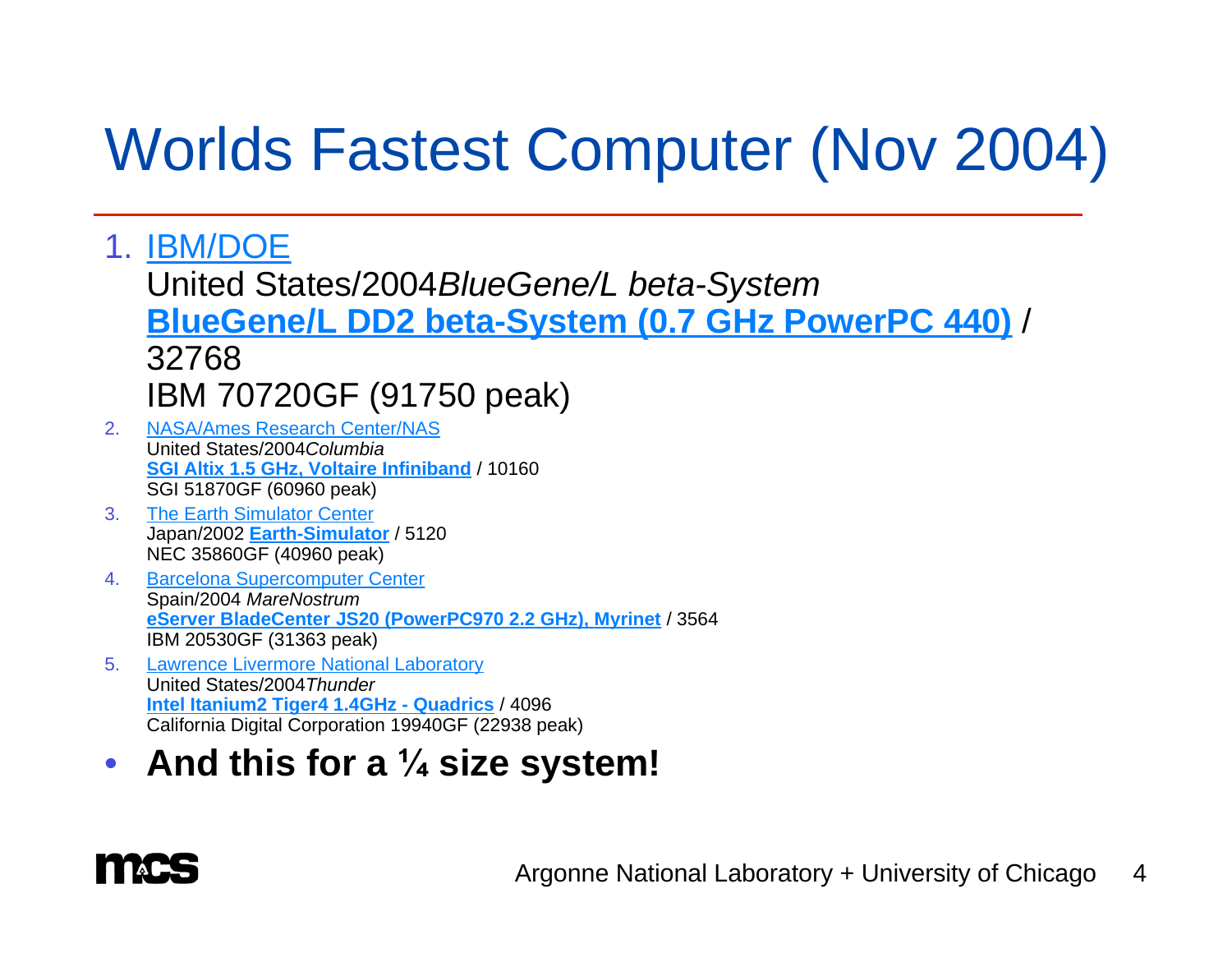#### World's Fastest Computer





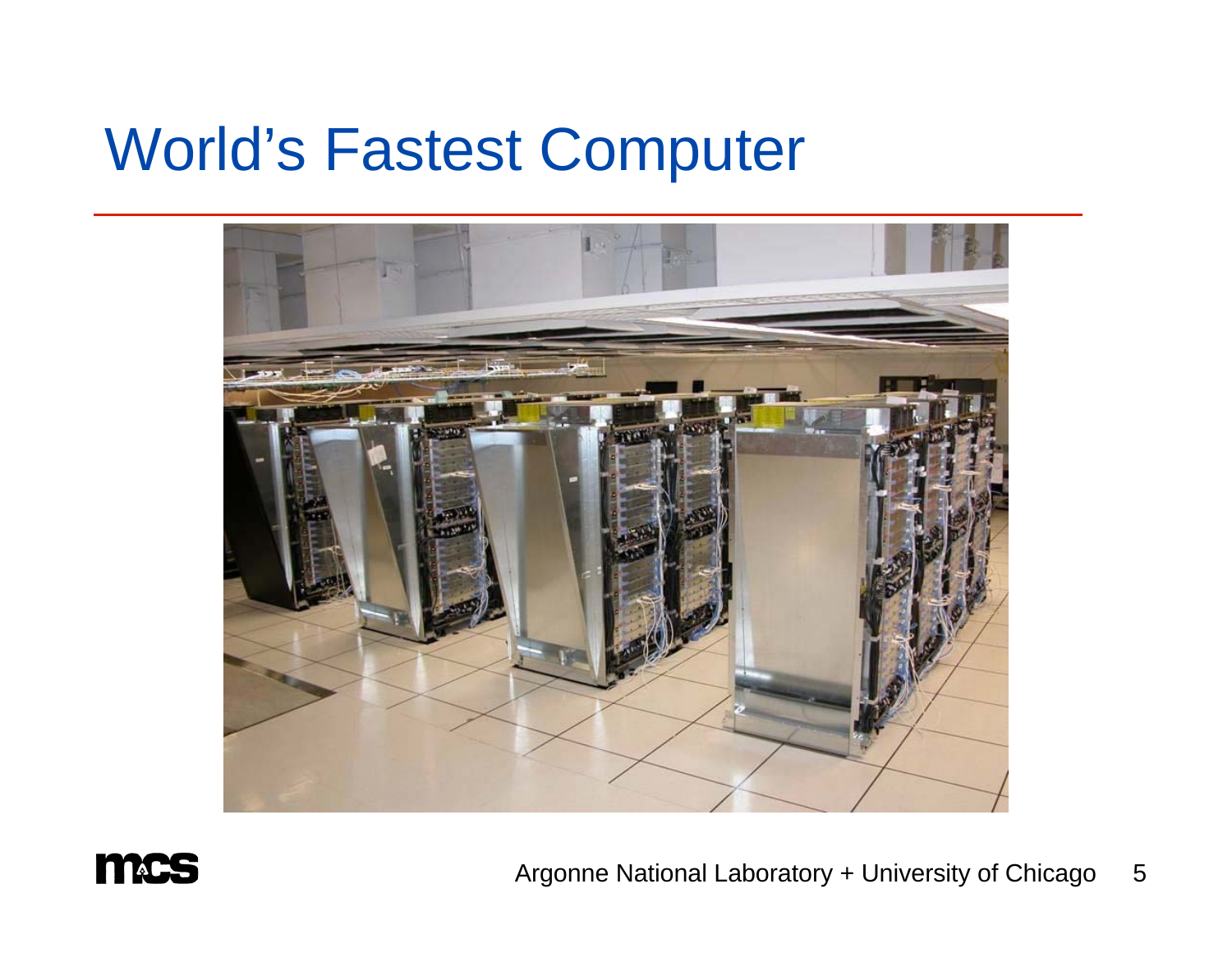# BG/L Node



Figure 4: BlueGene/L Node Diagram. The bandwidths listed are targets.

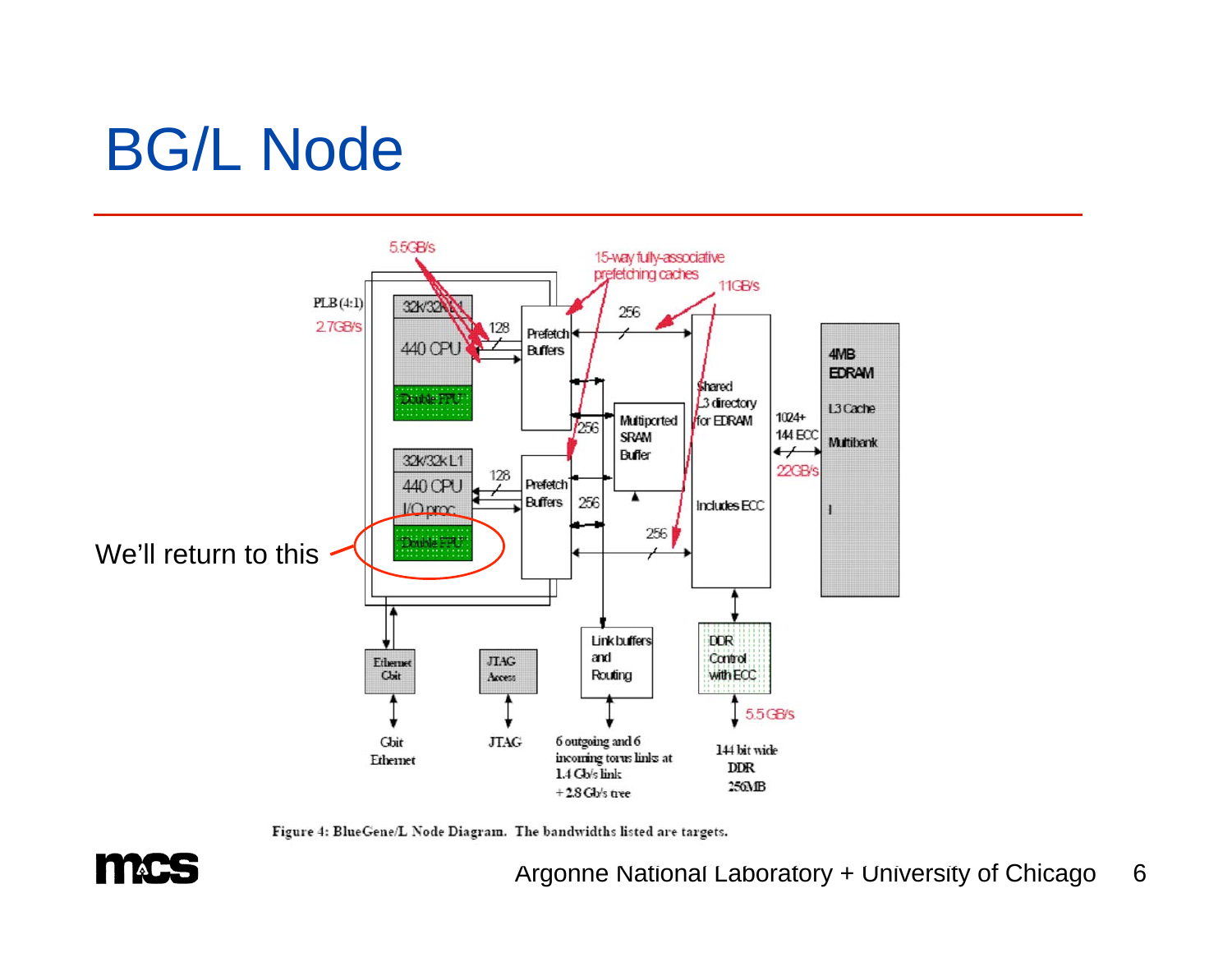# Why is **BG/L Important?**

- $\bullet$  Much greater scale
	- 1k nodes/rack
	- LLNL has already run applications on 16 racks; 32 currently being installed, 64 racks by end of this year
- $\bullet$  Partial commodity technology
	- • Standard processor core
		- Leverages compiler, OS work
- $\bullet$  New design tradeoff in HPC
	- $\bullet$ Slower clock (0.7GHz) to reduce power consumption
	- Processor rich
		- You could say memory poor (per processor), but I won't
	- DRAM Memory only 90 cycles away from the processor
		- But no global shared memory
- $\bullet$ Emphasizes Scalability
- $\bullet$ First (we hope!) in a family of production systems

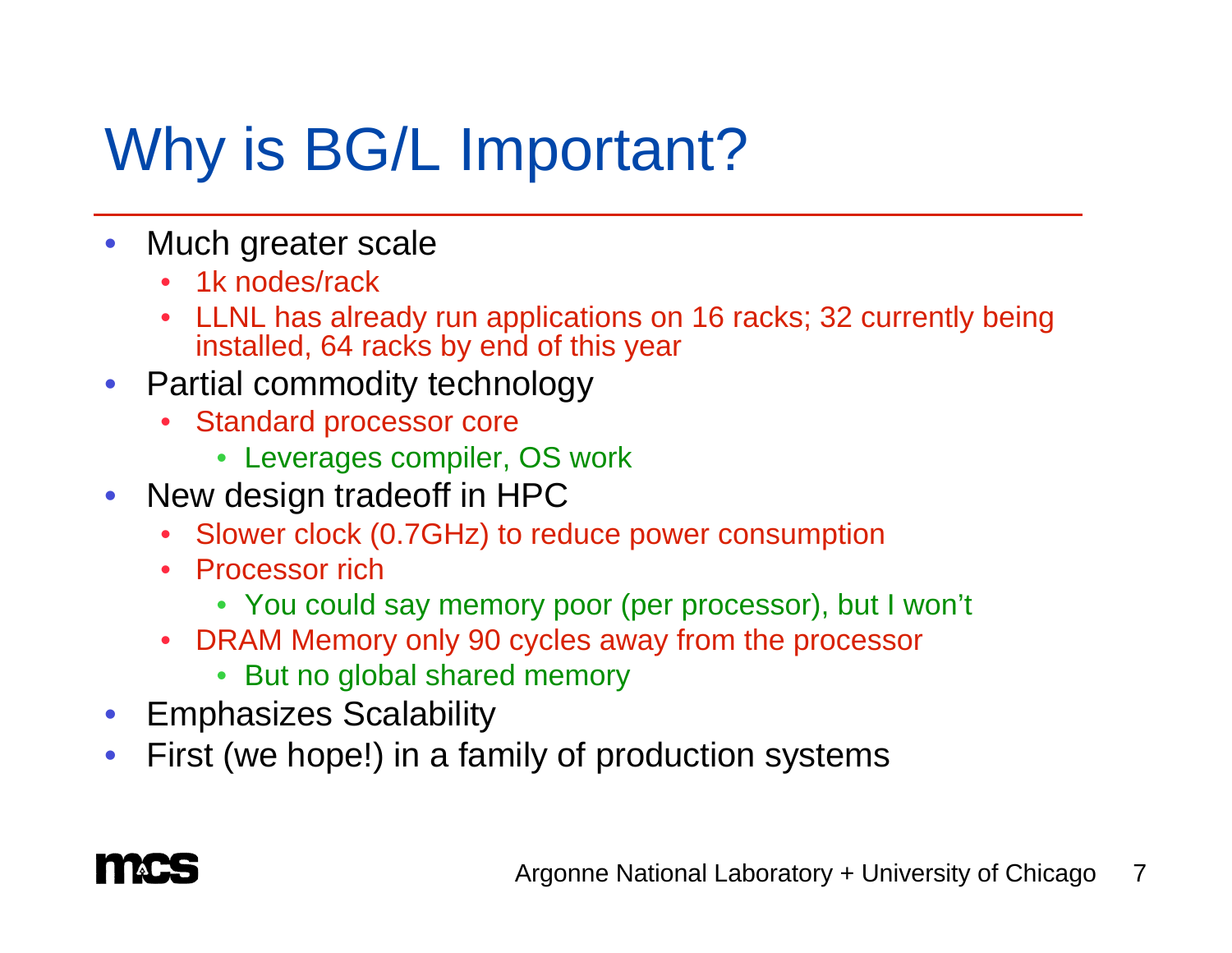## Power Dissipation



**TIAC** 

Argonne National Laboratory + University of Chicago 8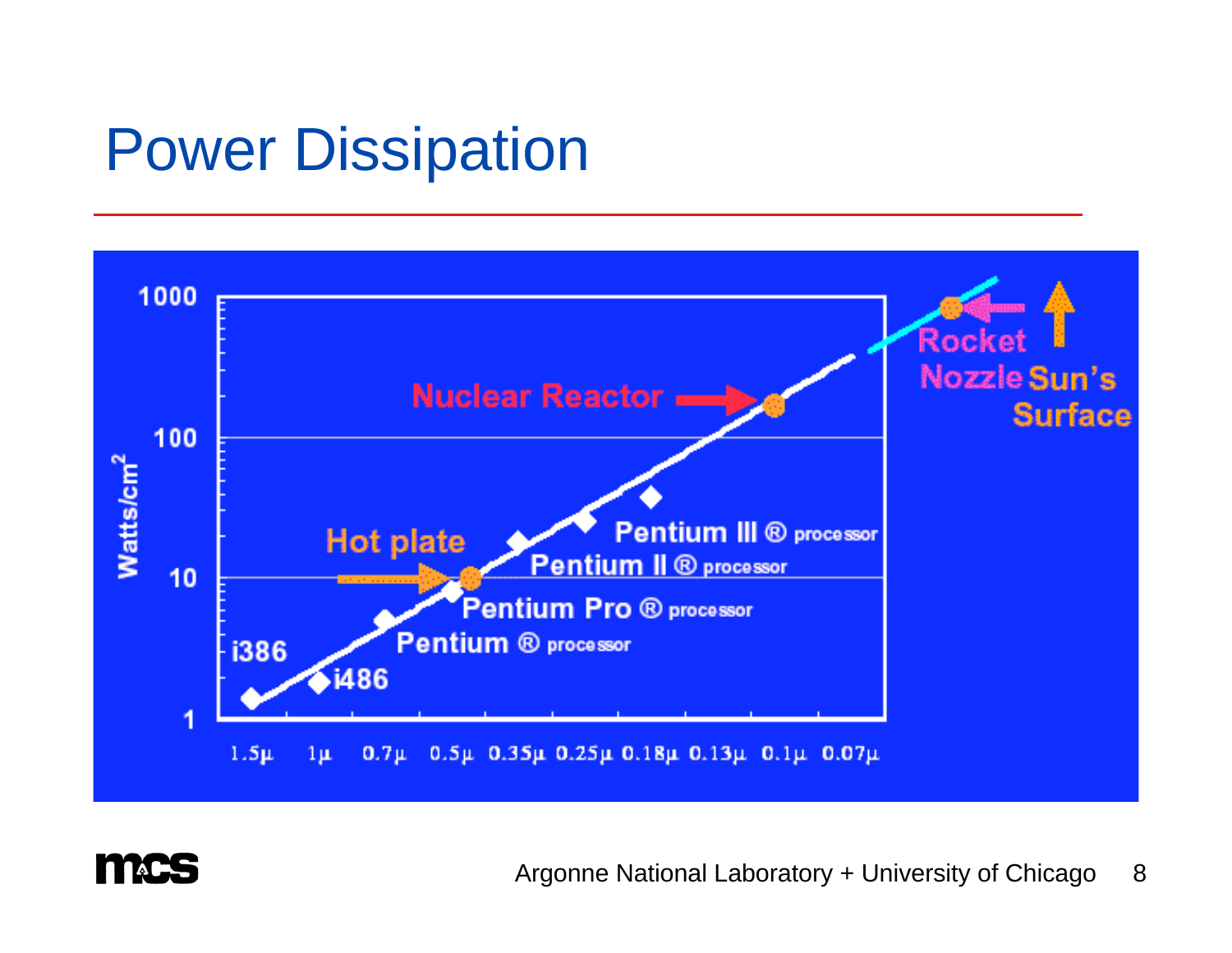## Power Dissipation





Argonne National Laboratory + University of Chicago 9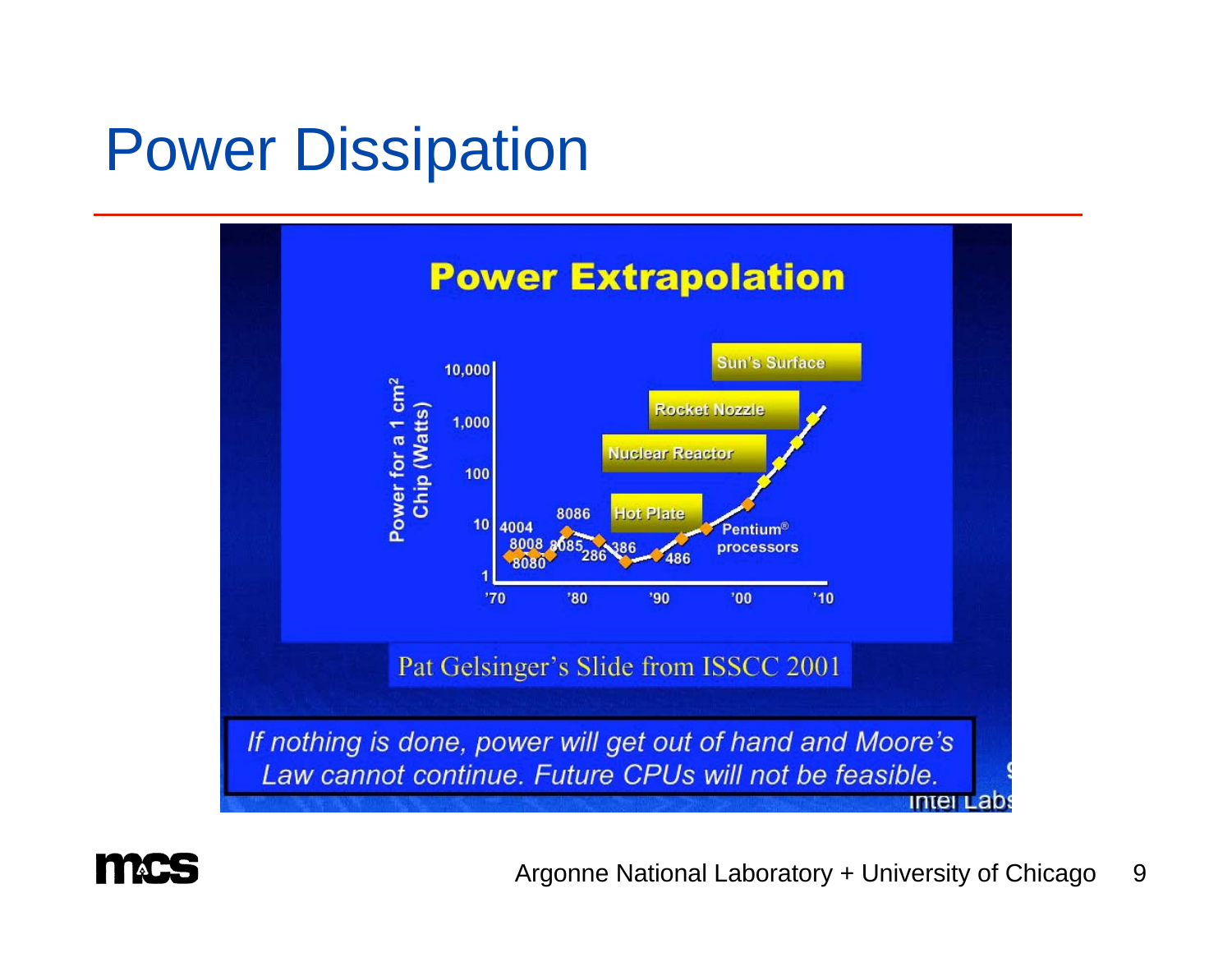## **Power Efficiency**



**A** 

Argonne National Laboratory + University of Chicago 10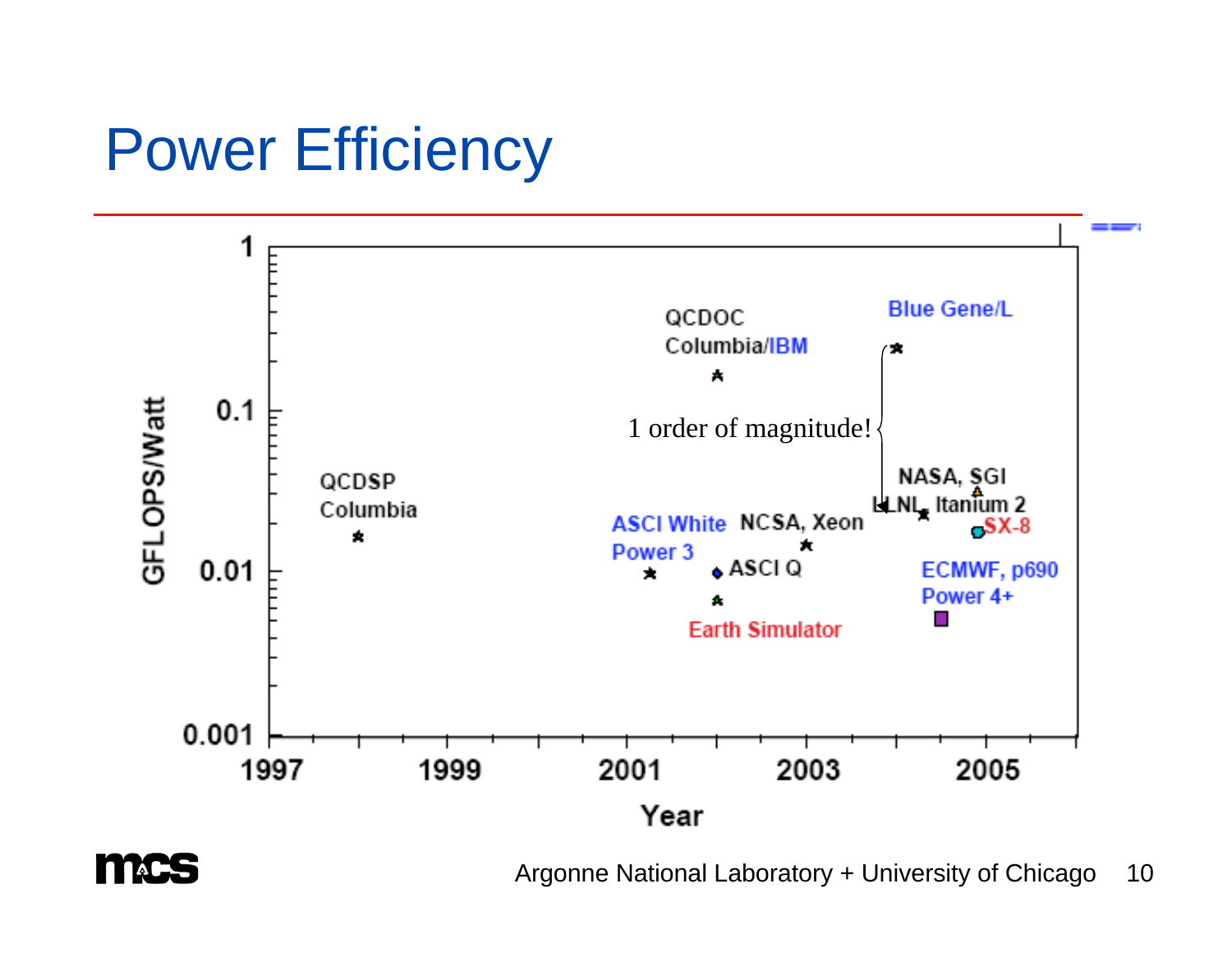# BG as Scalability Research Platform

- Parallel I/O
	- PVFS2 (slides courtesy of Rob Ross)
- Scalable Operating Systems
	- • Lightweight Linux Kernel
		- Can you leverage OS work for HPC? If not why not? Can you quantify that?
	- Collective system calls
		- What happens when 64k nodes make a system call within 25 ns?
		- Can you use a "system call cache"? For which calls?
		- Should a parallel OS have different system calls?
- Programming models and Algorithms
	- •Making use of parallelism in the interconnect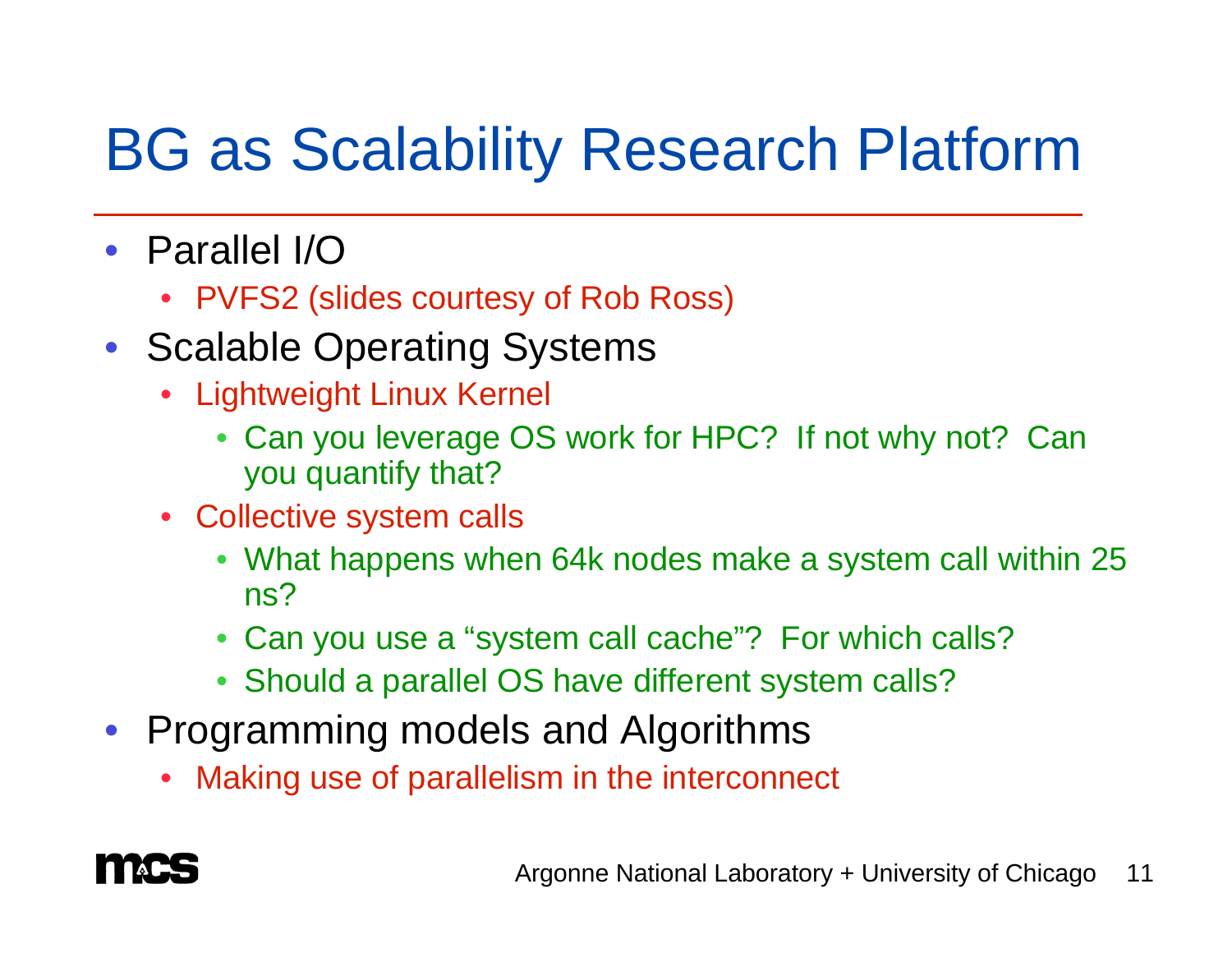# What is PVFS2?

- •PVFS2 is an open, collaborative effort
- $\bullet$  Core development
	- • Argonne National Laboratory
		- Ross, Latham, Gropp, Thakur
		- Supported by DOE Office of Science
	- • Clemson University
		- Ligon, Settlemyer
	- • Ohio Supercomputer Center
		- Wyckoff, Baer
- •**Collaborators** 
	- • Northwestern University
		- Choudhary, Ching
	- • Ohio State University
		- Panda, Yu
	- •**Penn State University** 
		- Sivasubramaniam, Kandemir, Vilayannur







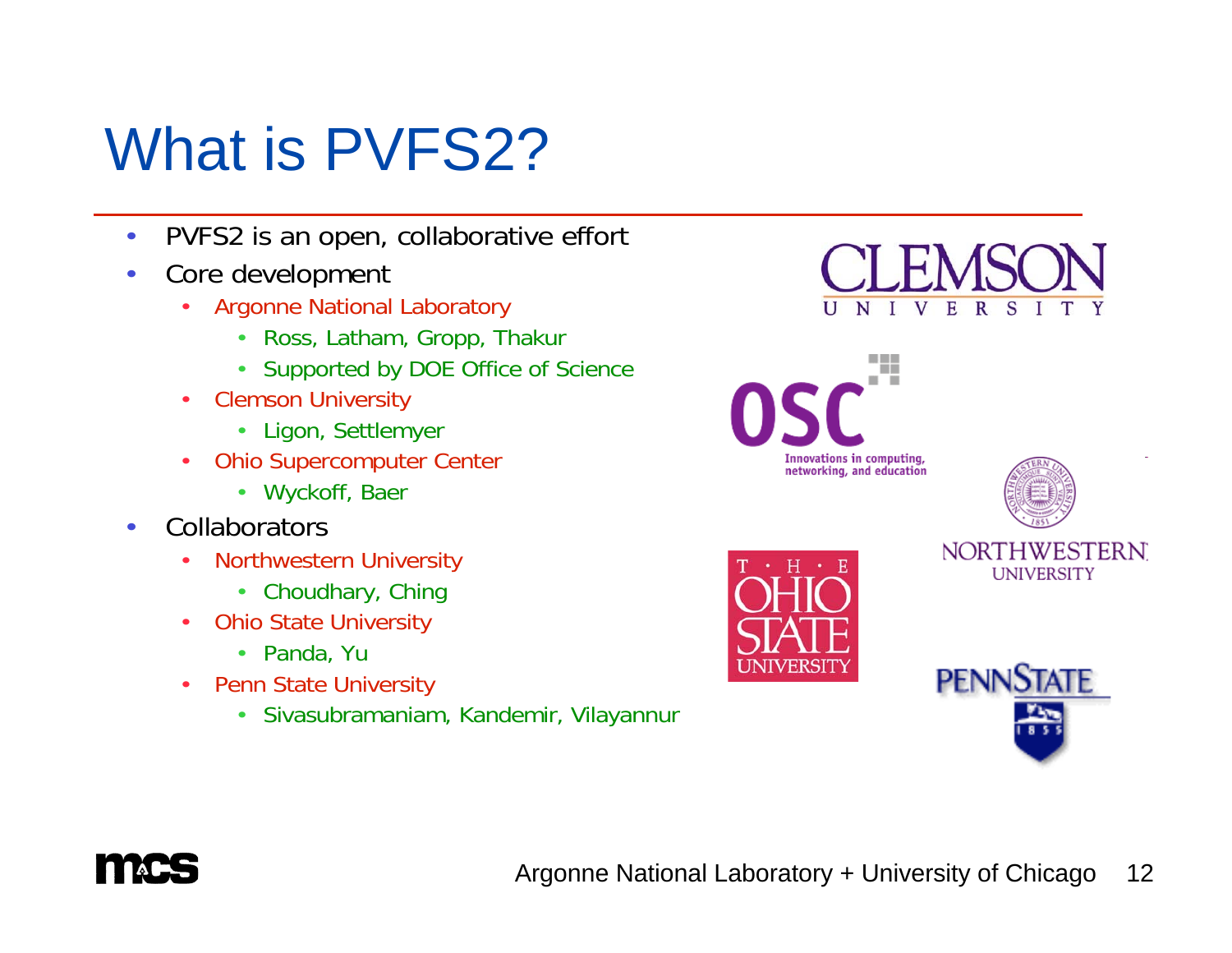# View of I/O on BG/L

- $\bullet$  Storage nodes
	- •Local access to disks
	- •GigE connections to login and IO nodes
- • Login nodes
	- Interactive machines
	- •Place where data staging will occur
- $\bullet$  IO nodes
	- • Aggregators for compute node I/O
		- 1:8 to 1:64 ratio of IO nodes to compute nodes
	- $\bullet$ Tree connection to compute nodes
- Compute nodes
	- •Source/sink of runtime I/O



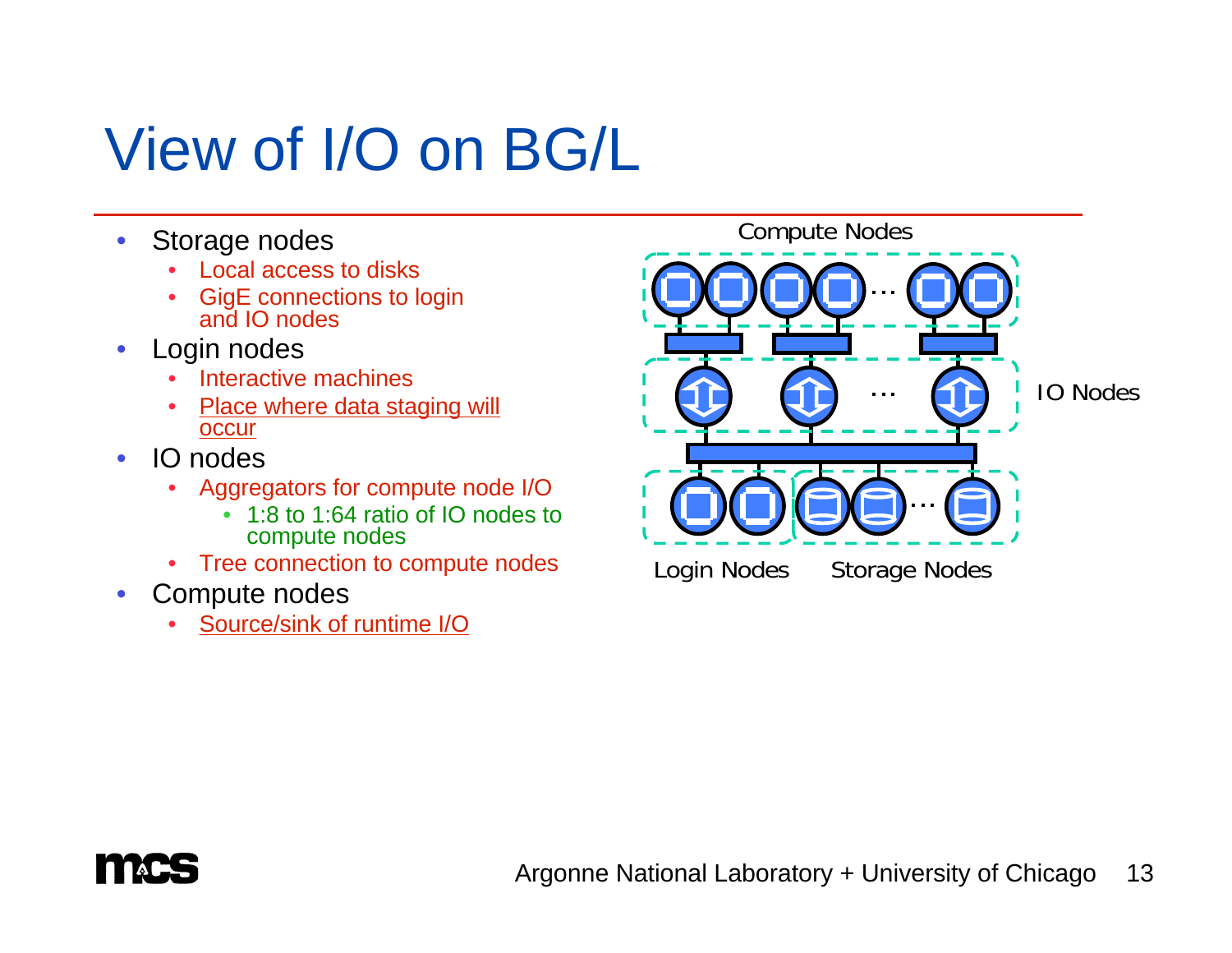# Why put PVFS2 on BG/L?

- PVFS2 addresses three key scalability problems for parallel file systems:
	- I/O performance (especially for noncontiguous data)
	- Metadata performance (in particular open/close)
	- Failure tolerance
- Because of these advantages, we believe that PVFS2 has the best chance of extracting the highest possible I/O performance from BG/L

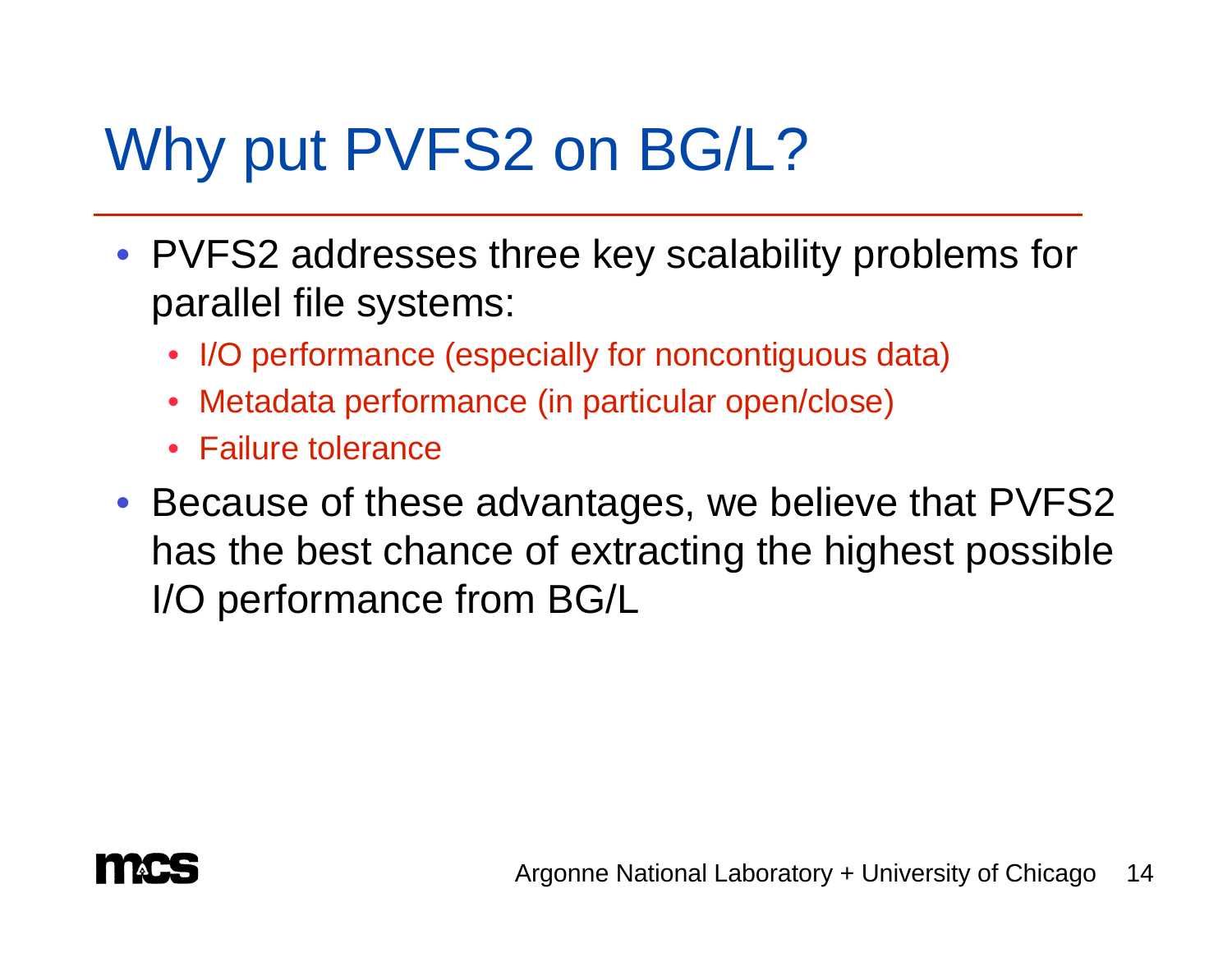# Scaling effective I/O rates

- $\bullet$  POSIX I/O APIs aren't descriptive enough
	- • Don't allow us to generally describe noncontiguous regions in both memory and file
- • POSIX consistency semantics are too great a burden
	- •Stronger than sequential consistency (!)
	- • Require too much additional communication and synchronization, not really required by many HPC applications
	- • Will never reach peak I/O with POSIX at scale, only penalize the stubborn apps
	- • Use more relaxed semantics at the FS layer as the default, build on top of that





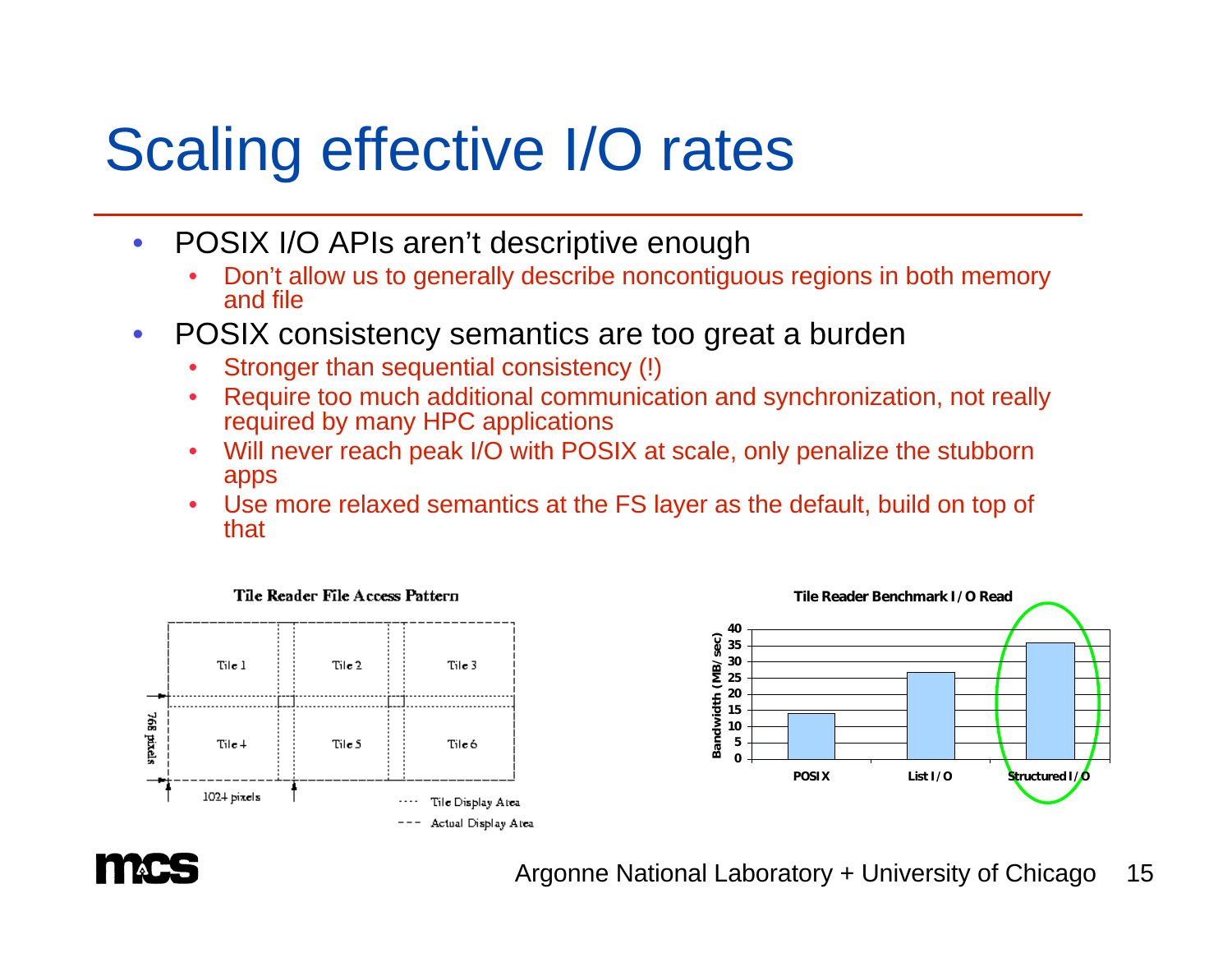# Scaling metadata operations

- $\bullet$  POSIX API hinders scalability here too
	- • POSIX open/close access model imposes constraints on how we implement MPI-IO operations like MPI\_File\_open
	- $\bullet$  Similar issues with fsync and other operations

MPI File Create Performance (small is good)







POSIX file model forces all processes to open a file, causing system call storm.



Handle-based model uses a single FS lookup followed by broadcast of handle (implemented in ROMIO/PVFS2).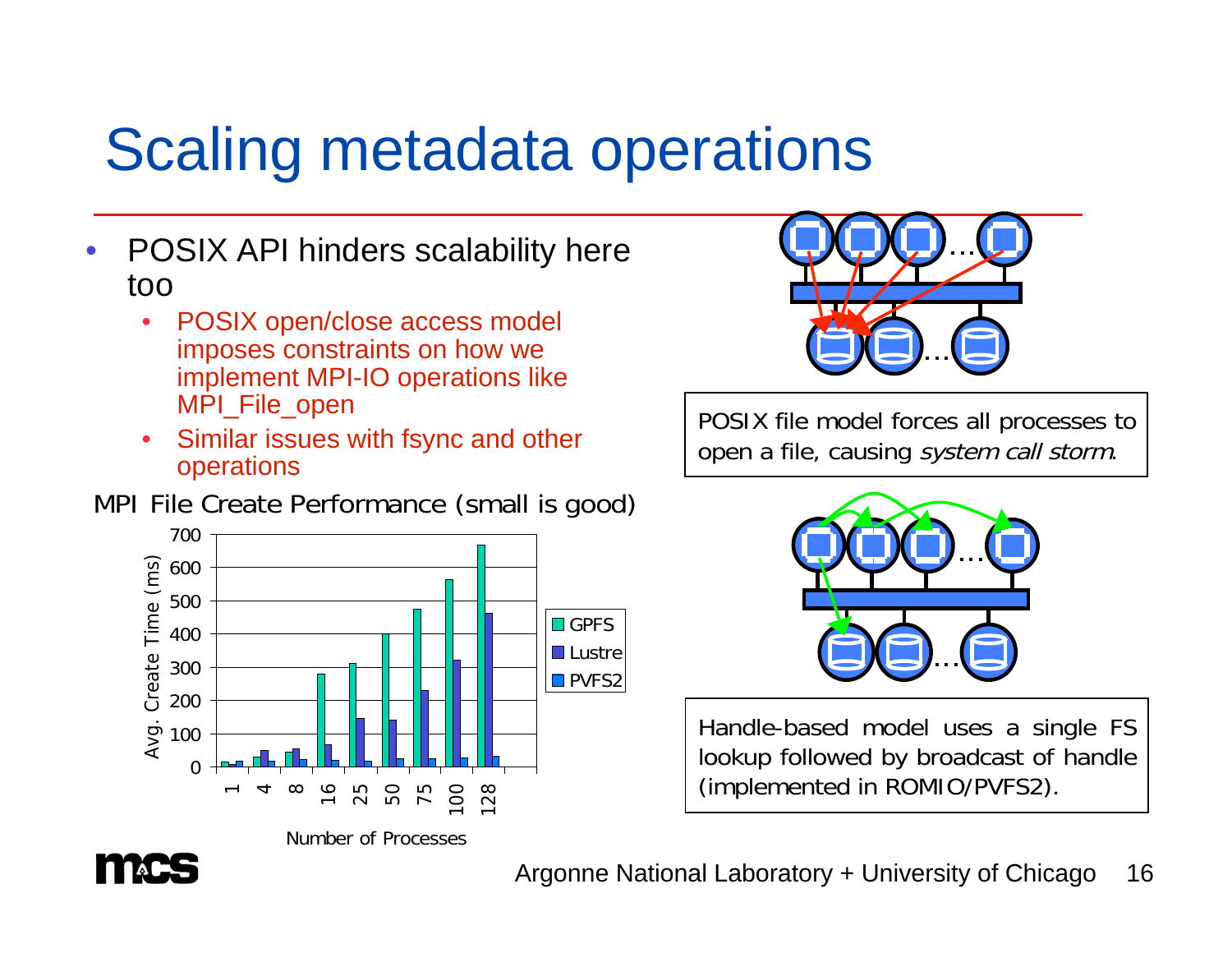## Tolerating client failures

- $\bullet$  Client failures are likely to be common with high node counts
	- • 99.99% up indicates ~6 nodes down at any time on a 64K node system
	- 99.9% up indicates ~65 down at any time on same
- Unlike other options, PVFS2 uses a **stateless I/O model**
	- No locking system to add complications
	- No other shared data stored necessary for correct operation (no tracking of open files, etc.)
- Client failures can be ignored completely by servers and other clients
	- As opposed to locking systems, where locks and dirty blocks must be recovered!
- Server restarts are easily handled as well

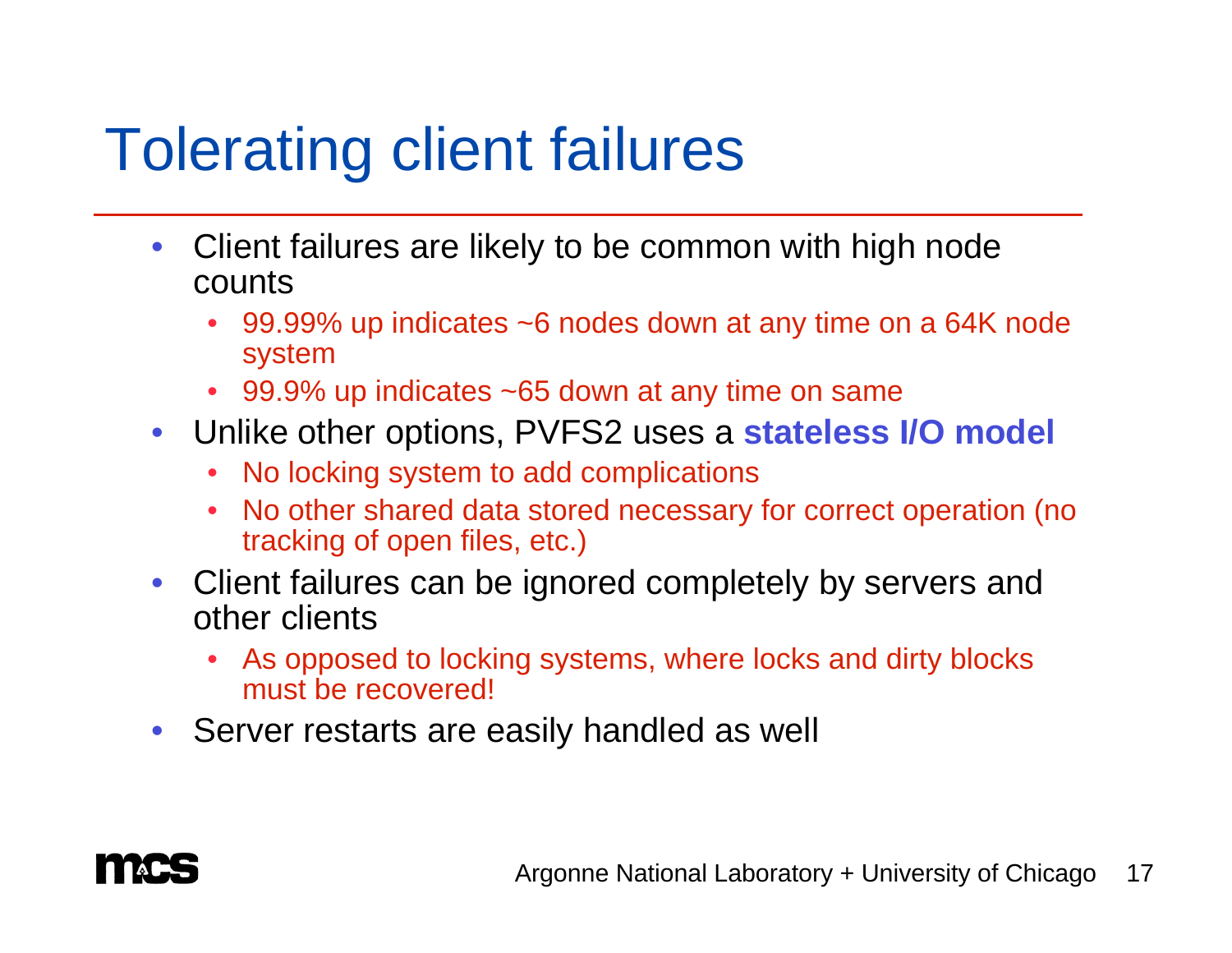# First steps in running PVFS2 on BG/L

- **Goal: Enable data staging and runtime I/O to a PVFS2 file system**
	- Run PVFS2 servers on storage nodes
		- dual Xeon nodes running SLES Linux and 2.6.5 kernel
	- Mount PVFS2 file system on login nodes
		- PowerPC 970 nodes running SLES Linux and 2.6.5 kernel
	- Mount PVFS2 file system on IO nodes
		- BG/L PowerPC nodes running MontaVista 2.4.19 kernel
- **This only took two weeks to accomplish!**
	- •Mostly learning/creating build environment
	- Minimal patching to PVFS2 (all in CVS)
	- 12 PVFS2 servers providing a single coherent file system (Assuming 900mbit/sec network to each, peak of ~1.3GB/sec raw BW)

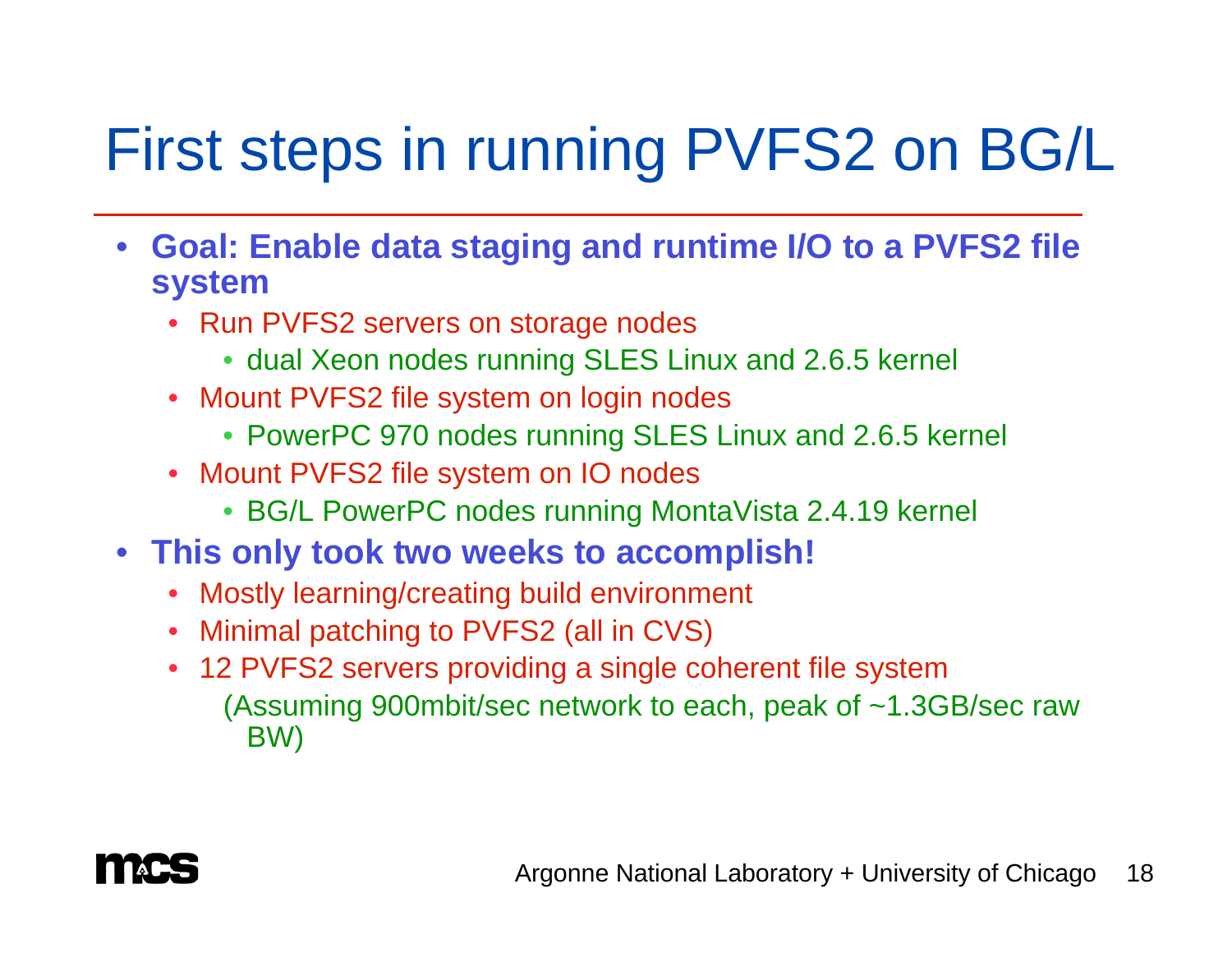# Write performance (the bad news)



- Clearly we have more work to do here!
- ciod is breaking accesses into 95520 byte blocks (?)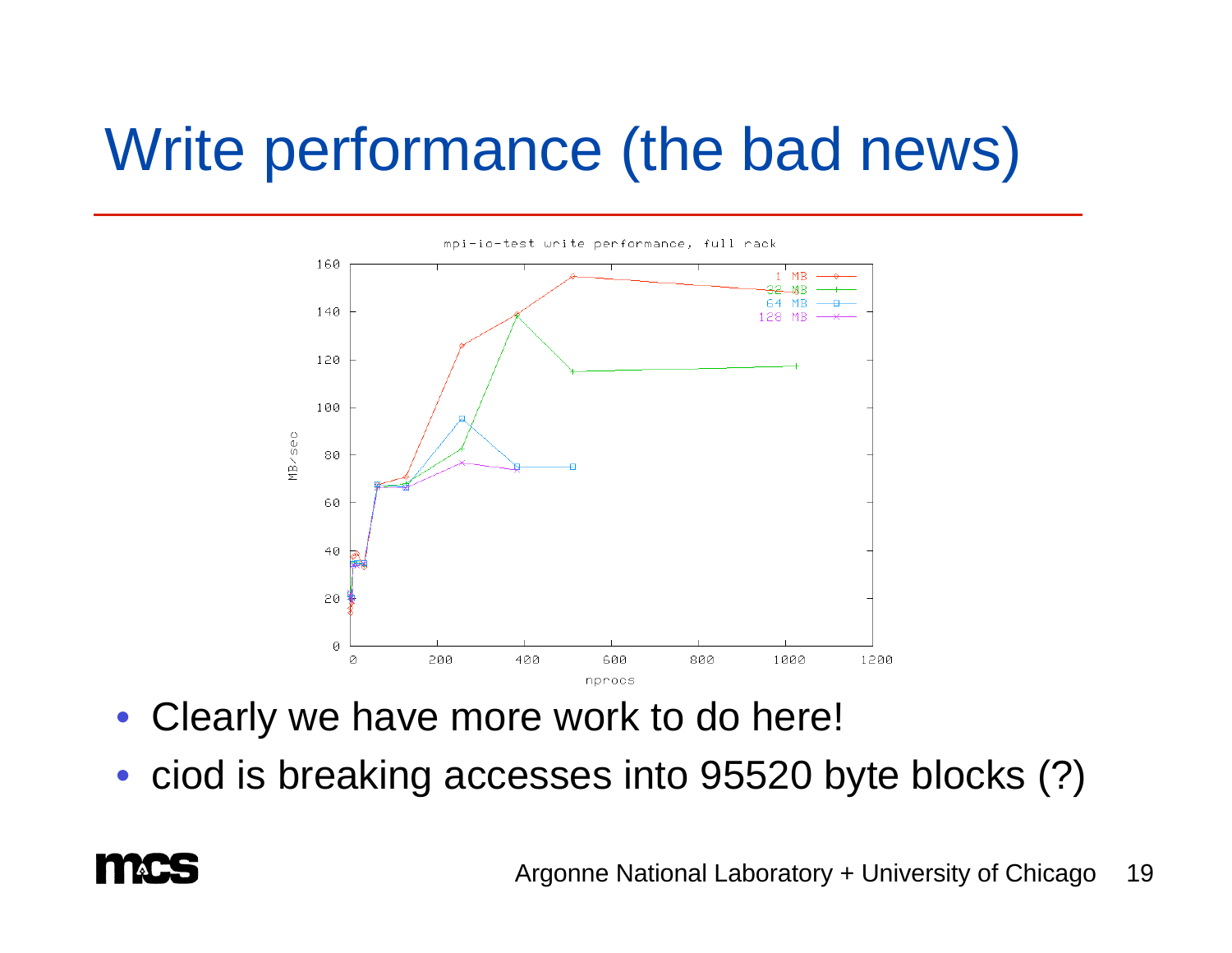## Read performance (the good news)



• Peak of 600MB/sec (44% of raw BW, no tuning)

Argonne National Laboratory + University of Chicago 20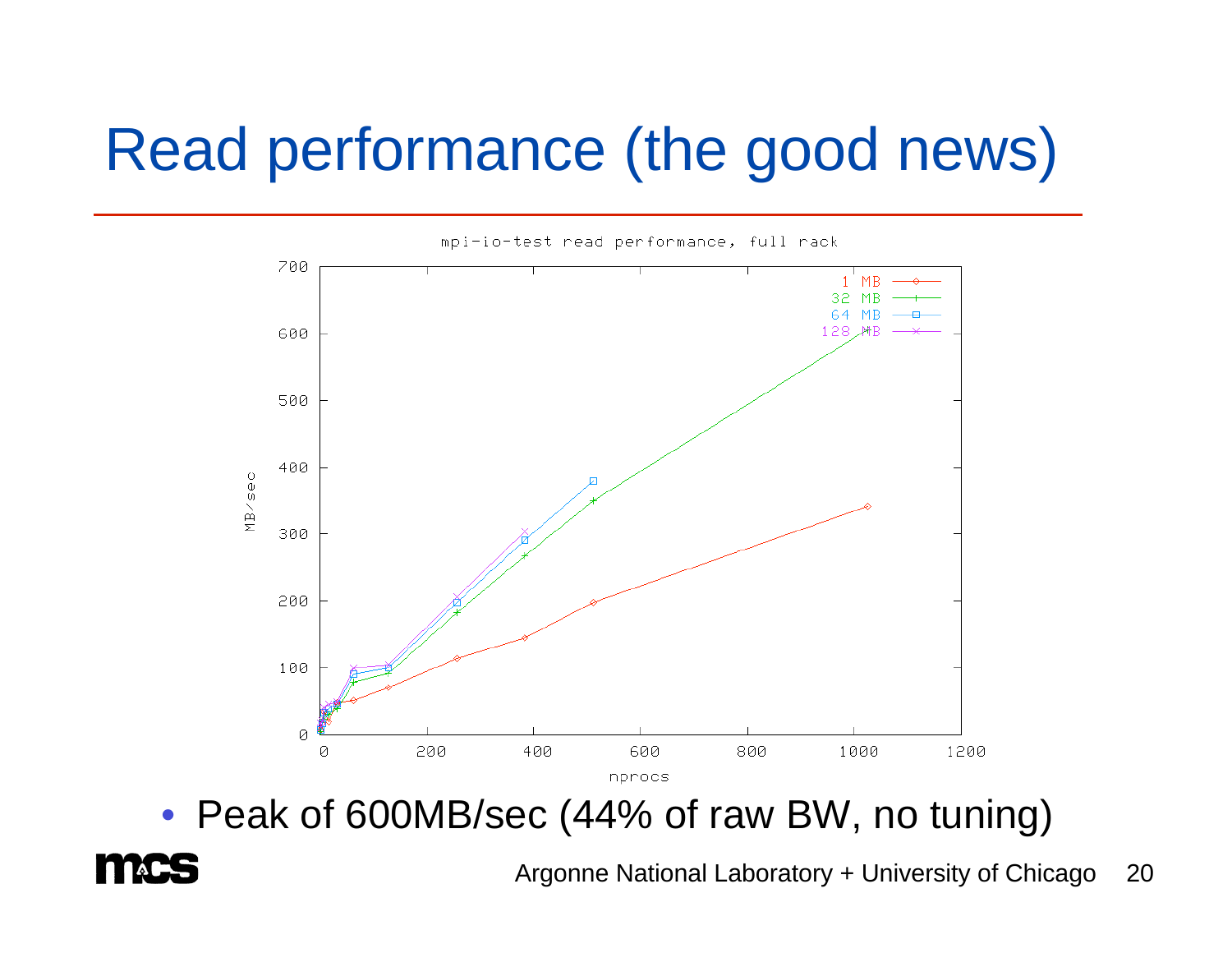# Beyond base functionality

- • Our research indicates that the POSIX interface limits the scalability of I/O systems
	- Noncontiguous read and write performance
	- Open/close problems
- We cannot leverage PVFS2 improvements in these areas if we simply mount PVFS2 file systems
	- We're still going through the VFS
	- The ciod is using POSIX calls
- **To obtain the highest possible performance we must circumvent (or change!) the VFS**
- Two options:
	- Direct compute node to storage server communication
	- • **Retool communication between compute and IO nodes and mechanism IO node uses to access file system**

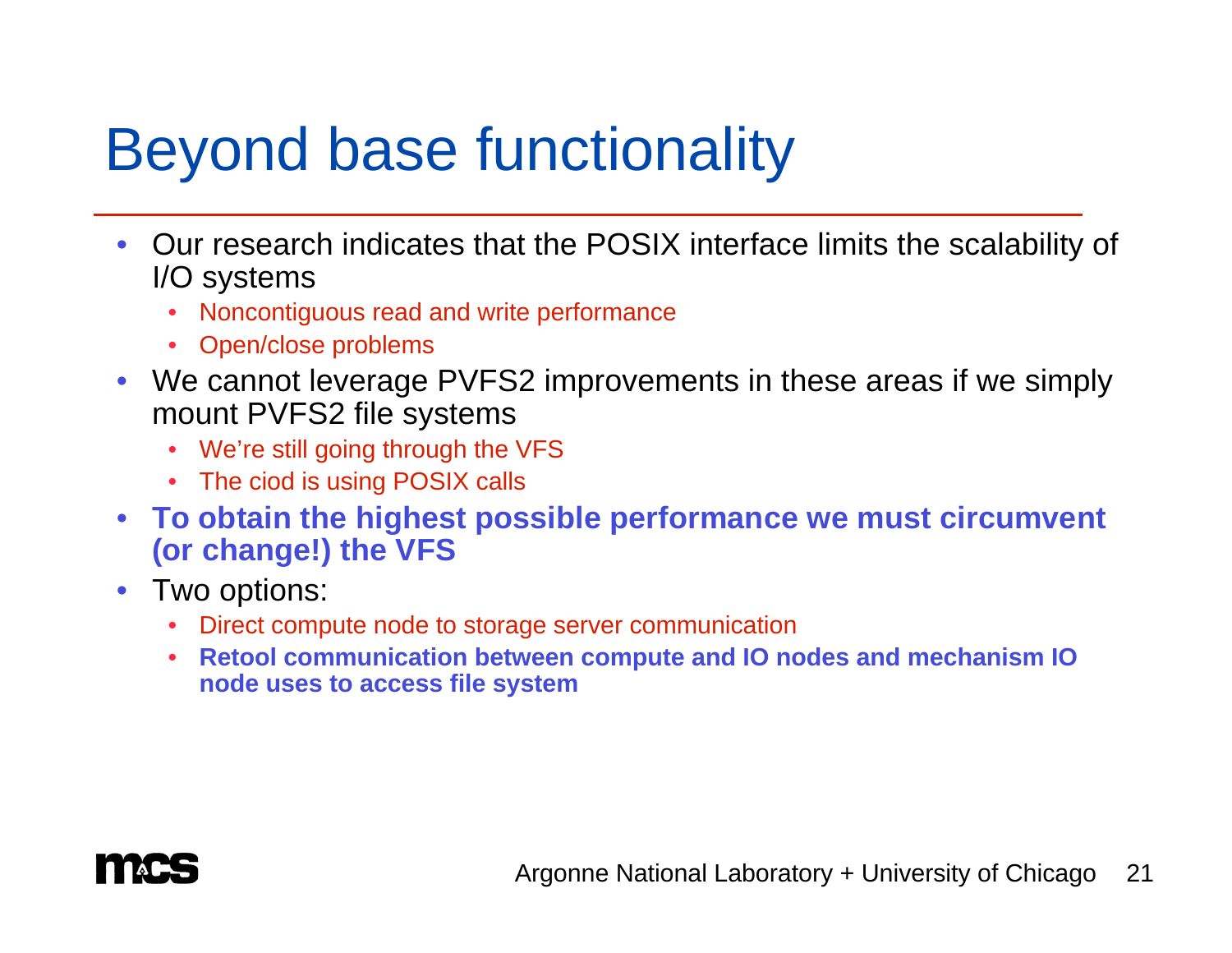# Changing the I/O language

- **Really what we'd like to do is change how compute processes talk to the file system**
	- Ideas prototyped in PVFS2 already
	- Allow for efficient noncontiguous I/O
	- Eliminate open() and close()
- This means changing how compute processes communicate with the IO node
	- Replace or augment existing ciod functionality
	- Map new language to PVFS2, GPFS, Lustre operations
		- **These changes can benefit any underlying file system**
- More efficiently leverage the tree network

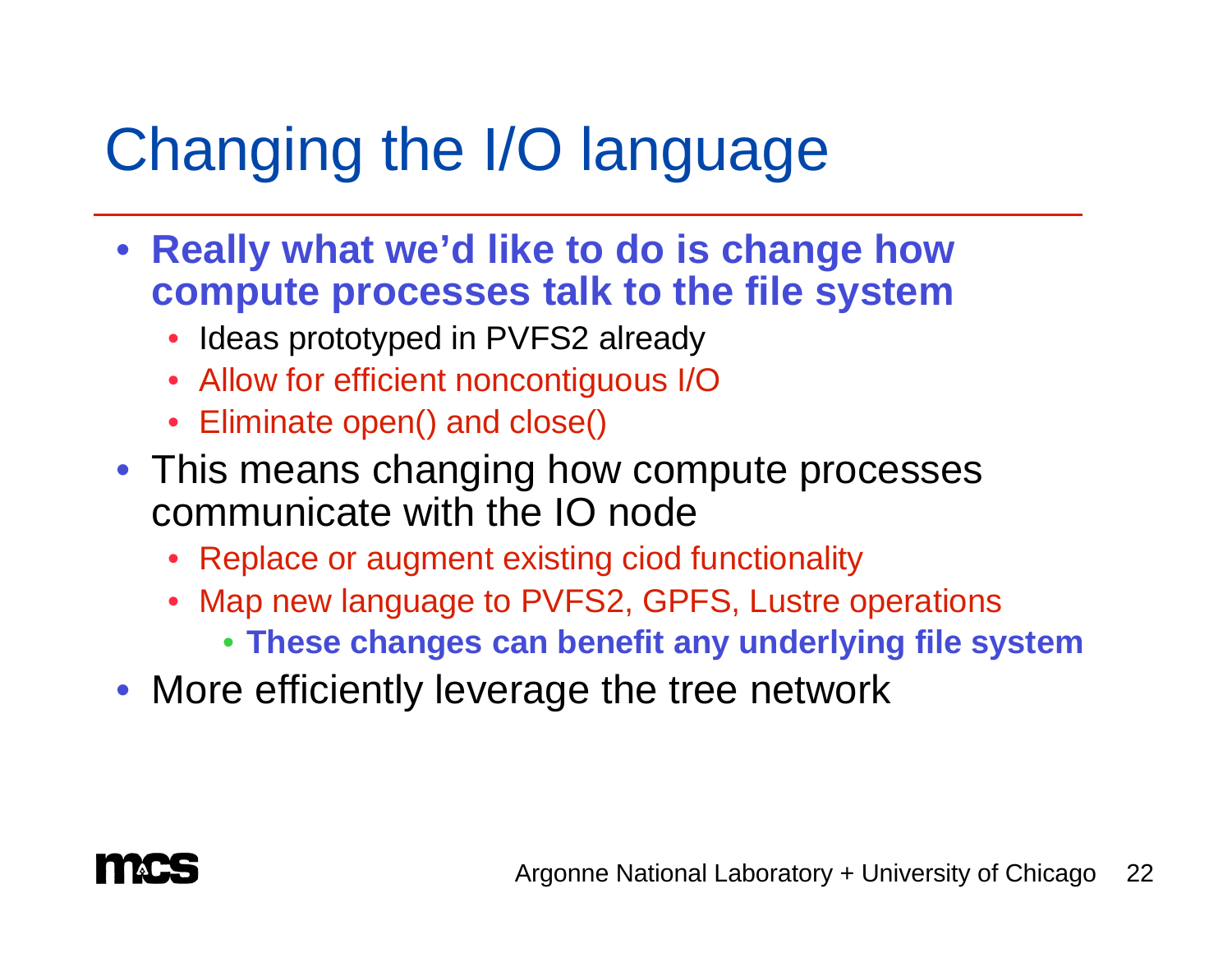#### Making Use of Parallelism in the **Interconnect**



Figure 4: BlueGene/L Node Diagram. The bandwidths listed are targets.



Argonne National Laboratory + University of Chicago 23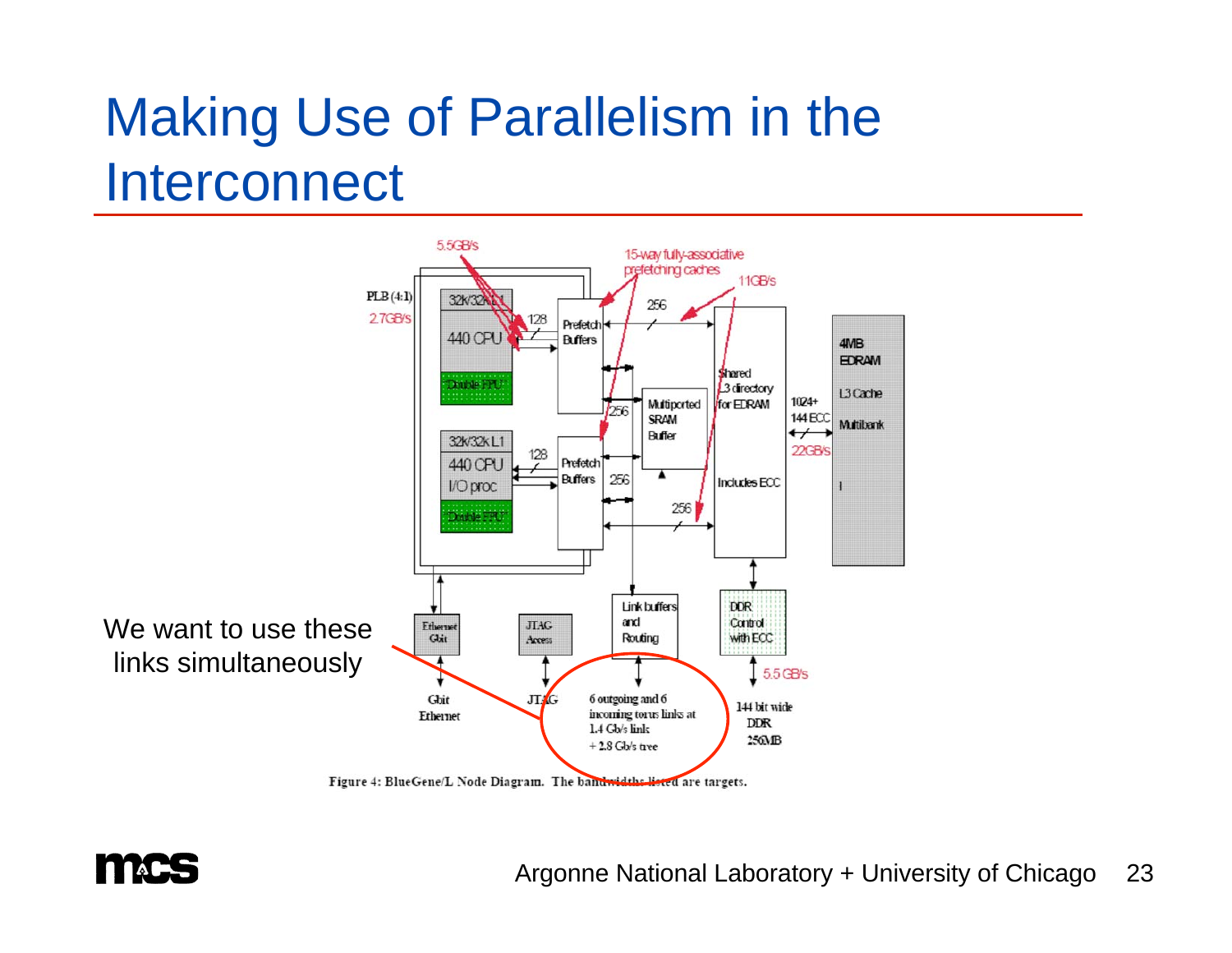#### Multiple Communication Paths From a Single Node Can Operate Simultaneously





Argonne National Laboratory + University of Chicago 24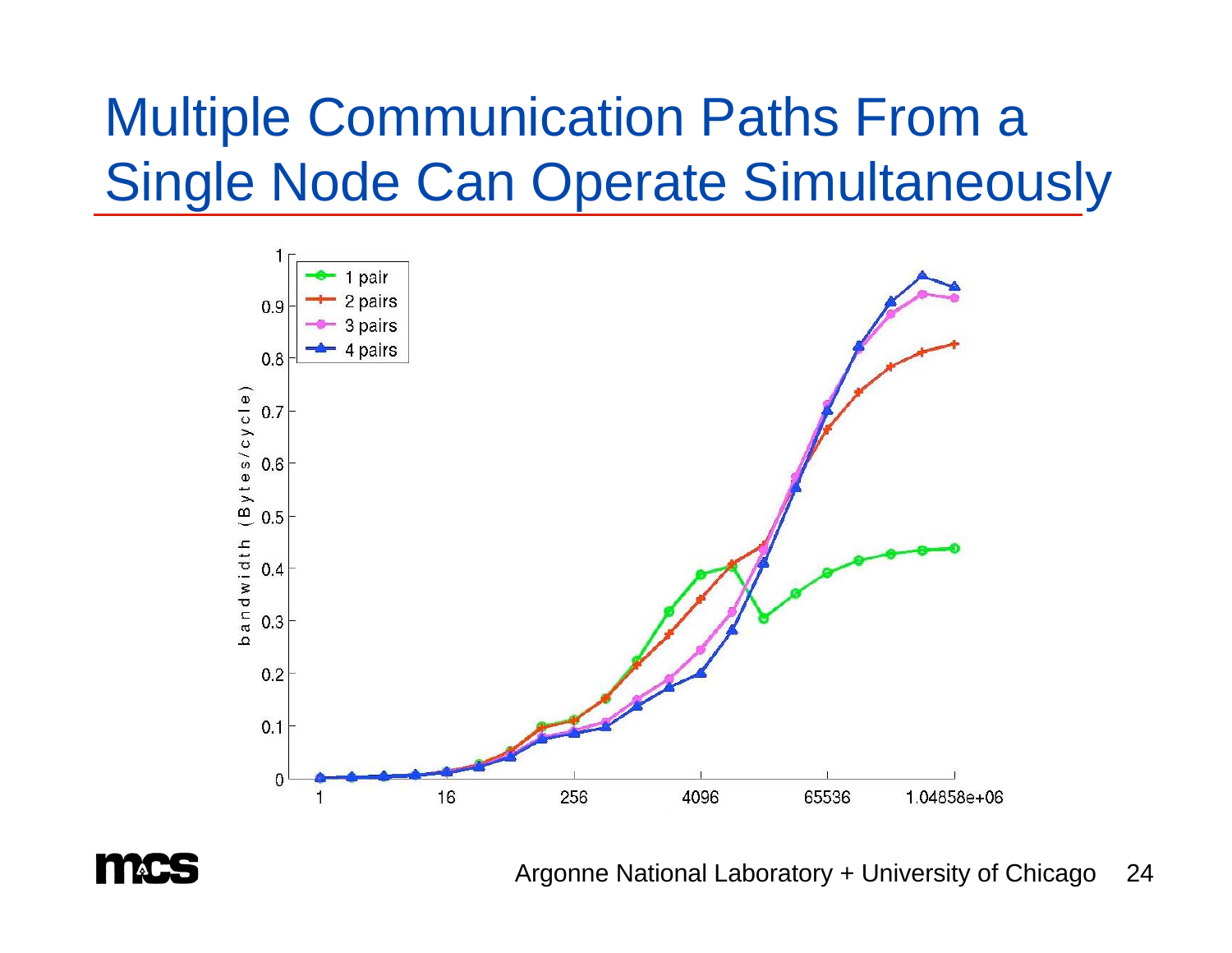#### Can Applications Make Use of Multiple Links?

- $\bullet$  Typical communication structure does *not* match BG/L needs
- $\bullet$  Exploiting global knowledge about communication structure
	- $\bullet$  General case — graph coloring (sparse matrix problems)
	- $\bullet$  Regular meshes — compiletime information



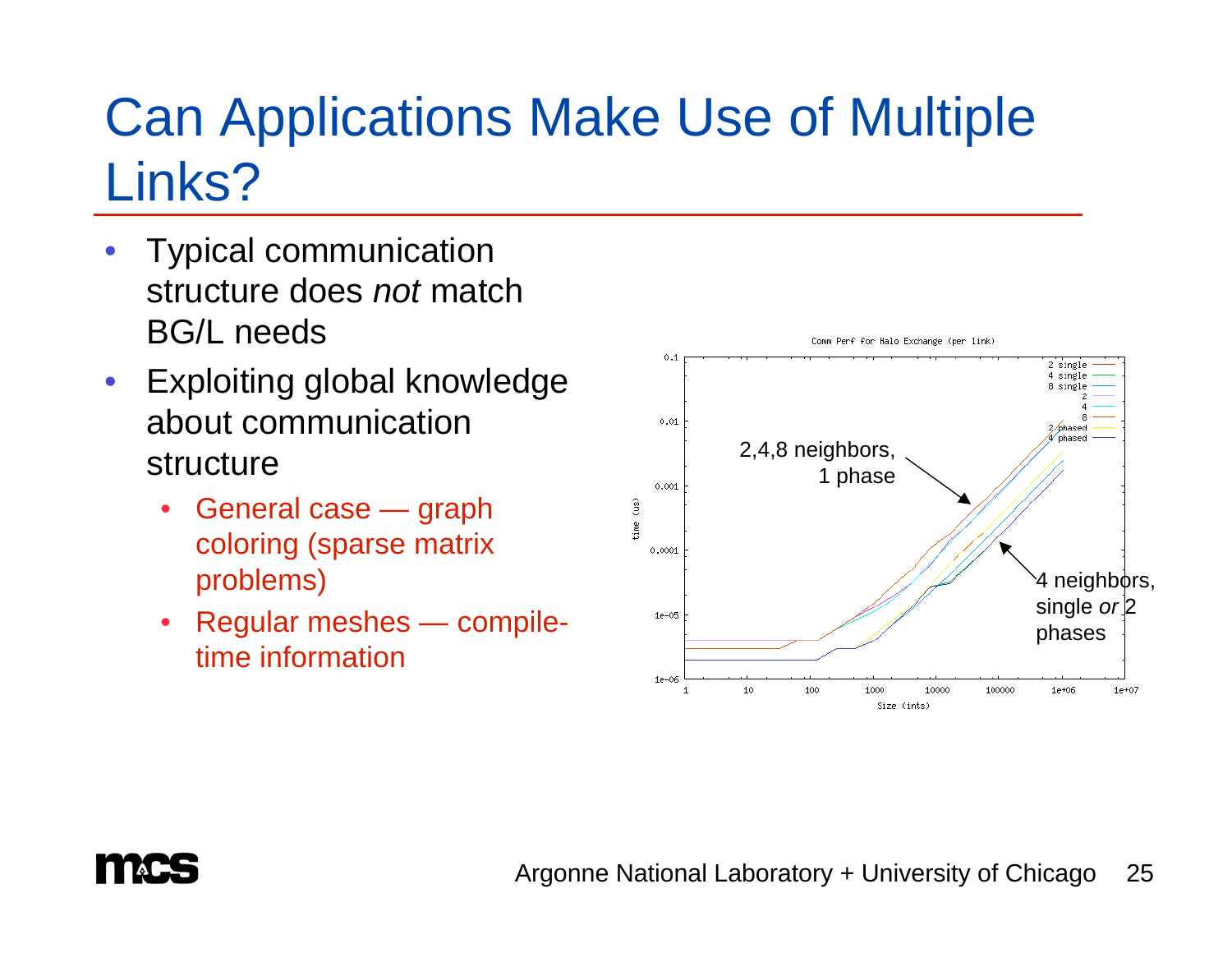### Performance Sensitive to Layout

- • Once again, process layout and network topology are important
- • MPI provides hooks for applications to use
	- •MPI Cart create
	- •MPI\_Dims\_create
	- •MPI Graph create
- $\bullet$  MPICH2 gives the device access to these using a topology component, similar to the collective component introduced in MPICH in 1995
- $\bullet$  Applications should be prepared
	- •As should benchmarks!



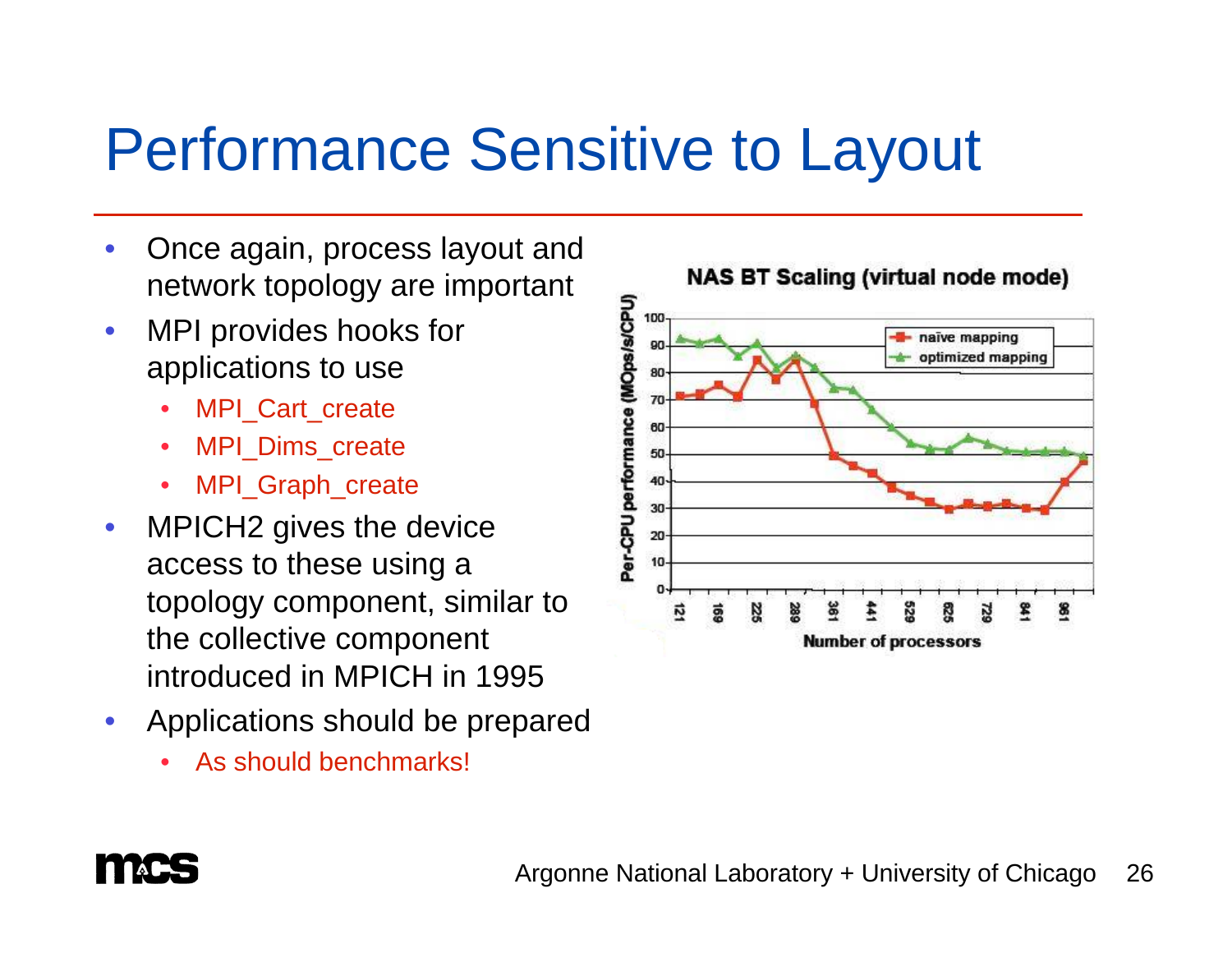### Current Status

- $\bullet$  1 Rack (1024 nodes)
	- 32 I/O nodes (1/32 IO/Compute ratio)
	- •4 Frontends (JS20 blades – PPC970 2.1GHz dual-cpu 4GB RAM)
	- $\bullet$ 1 Service Node (4-way 1.7 Ghz PPC (2 CPU cores), 16GB RAM)
	- 20 Storage servers (4 homedir, 16 PVFS) ~14TB
- $\bullet$  Accepted on 1/31/05
	- Very fast (Install started 1/20/05)
	- $\bullet$ Machine is solid
	- Software has warts but works
- $\bullet$  Friendly user mode
	- Benchmarks
	- Application tests

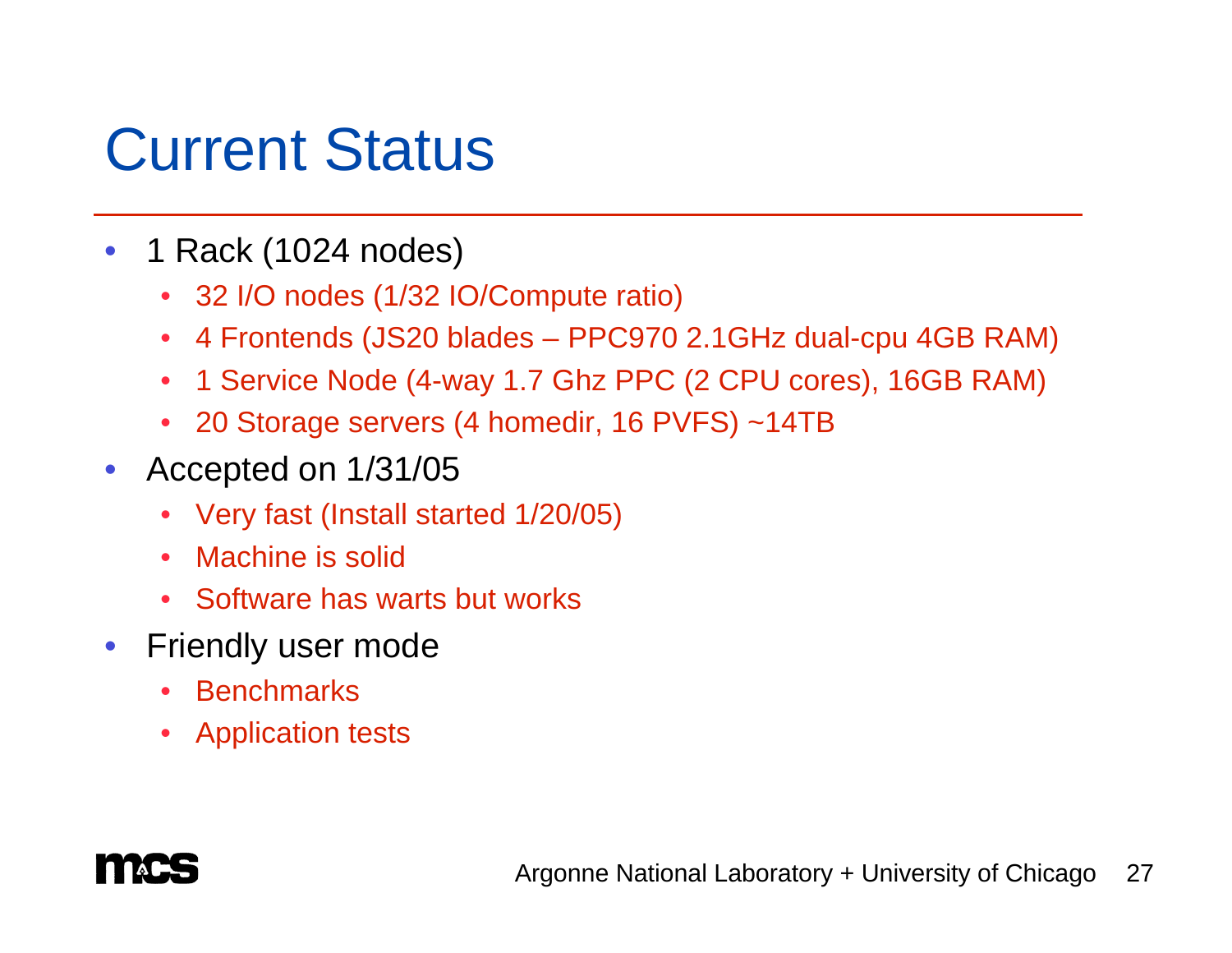## POP Scalability





Argonne National Laboratory + University of Chicago 28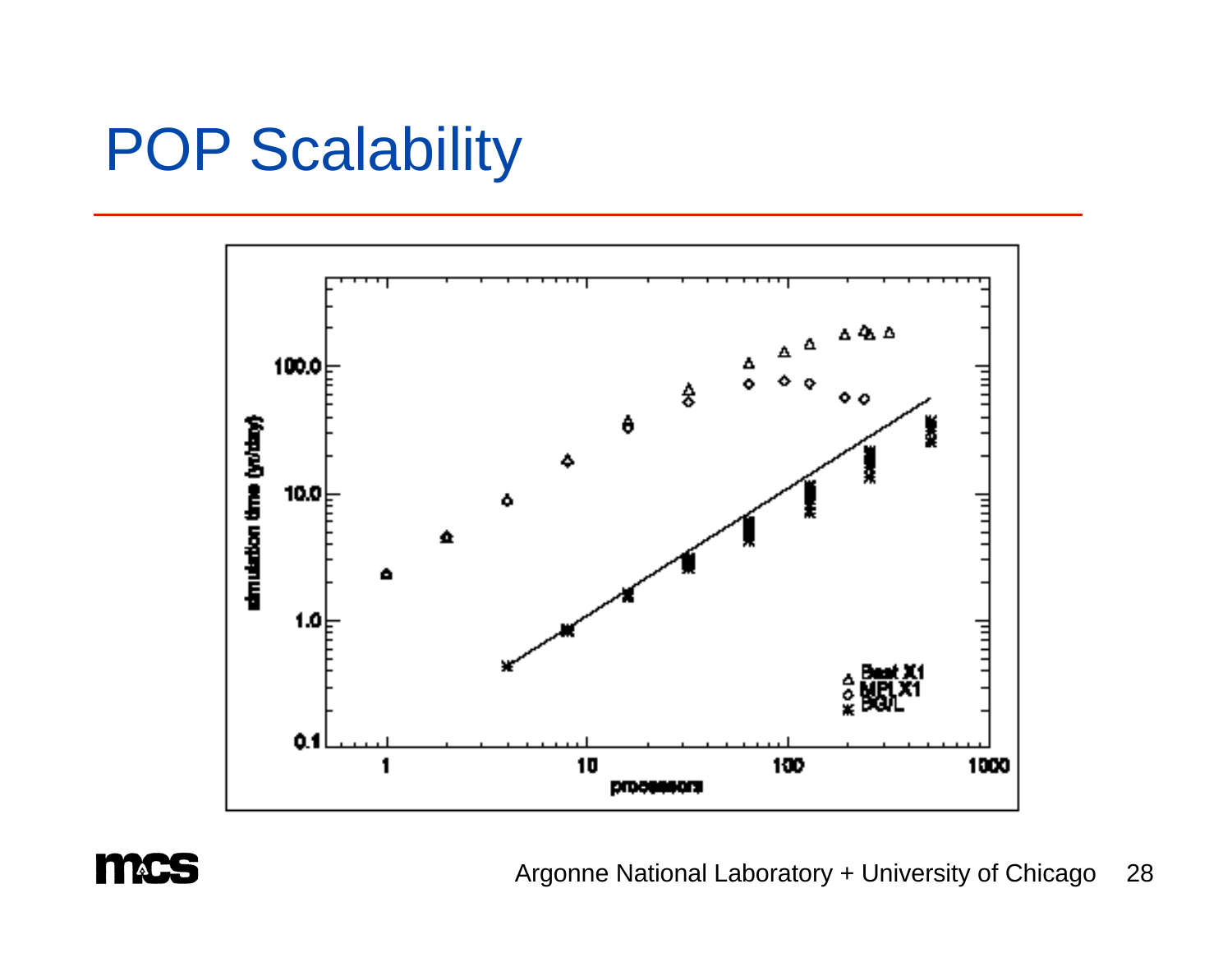# BlueGene Consortium

- $\bullet$ http://www.mcs.anl.gov/bgconsortium
- $\bullet$  Mission: Build a community of BG/L expertise that will foster the rapid scientific adoption of BG/L and develop experience in order to provide critical feedback to the architects and designers of the BG/P follow-on system.
- The specific goals of the consortium are to:
	- •Build a critical mass of interest in this new family of systems.
	- $\bullet$ Establish mutually supportive reference accounts.
	- • Develop scientific and technical applications targeted to the capabilities of BG/L.
	- $\bullet$ Port existing tools and open source community codes to BG/L.
	- $\bullet$ Develop enhanced systems software and administration tools.
	- Train students and develop next generation user community.
	- Provide feedback to IBM and the BG designers.
	- •Provide functional requirements for next generation systems.

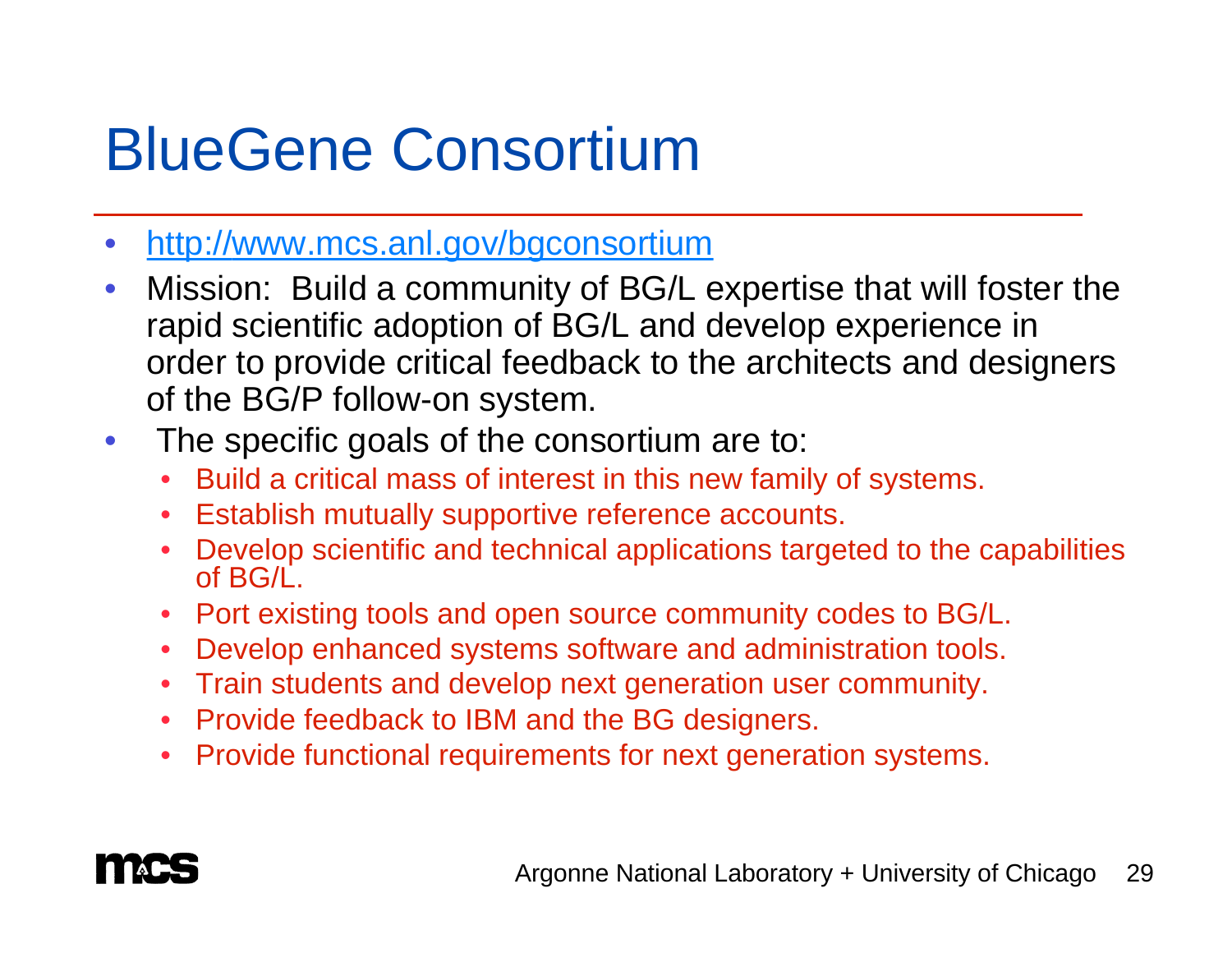## Consortium Activities

- $\bullet$  Recent Events
	- Semi-regular AG meetings
	- System Software Workshop (Feb 23—24)
- $\bullet$  Groups
	- Applications
	- $\bullet$ **Architecture**
	- •**System Software**
	- $\bullet$ **Outreach**
	- •**Operations**
- $\bullet$  Membership
	- $\bullet$ 5 National Laboratories
	- 15 Universities
	- 4 International